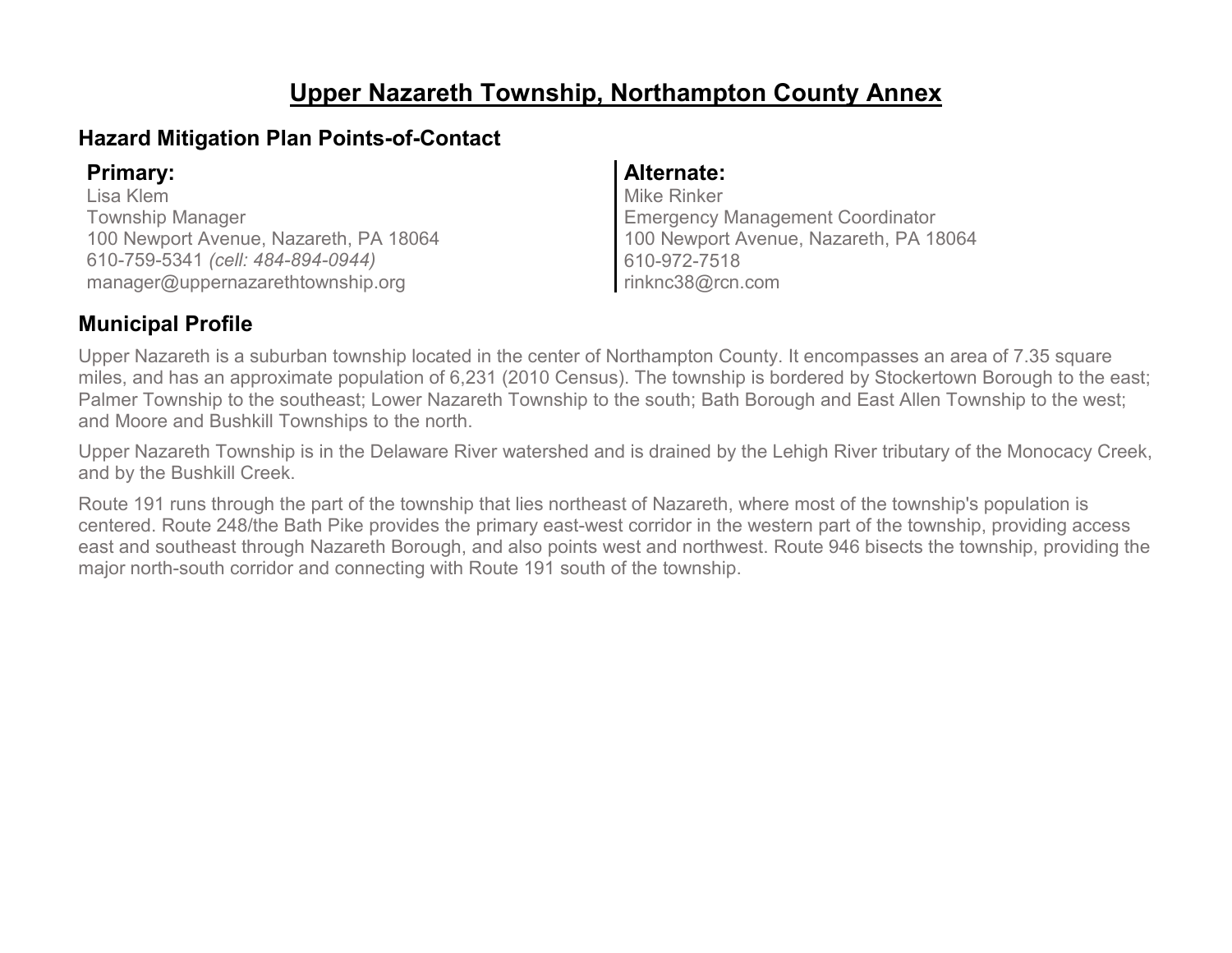#### **Municipal Participation**

1. Identify municipal stakeholders to be involved in the planning process such as, floodplain administrator, public works, emergency management, engineers, planners, etc., and include their specific role in the process.

| Lisa Klem, Township Manager                      | Jeff Fassl, Fire Chief                                |
|--------------------------------------------------|-------------------------------------------------------|
| Role: Primary Point-of-Contact / Finance Contact | Role:                                                 |
| Mike Rinker, Emergency Management Coordinator    | Shawn Shupe, Public Works Director                    |
| Role: Alternate / Secondary Point-of-Contact     | Role:                                                 |
| <b>Bill Cope, Chief of Police</b>                | John Soloe, Zoning Officer / Floodplain Administrator |
| Role:                                            | Role:                                                 |

Al Kortze / Sean Dooley, Township Engineer (Keystone Consulting Engineers) Role:

2. Identify community stakeholders such as; neighborhood groups, religious groups, major employers / businesses, etc., that will be informed and / or involved in the planning process and describe how they will be involved.

Nazareth Area School District – potential shelter Local churches – potential shelter Martin Guitar Gracedale / Northampton County 911 Center **Daycares** 

3. Describe how the public **will be engaged** in the current planning process examples, newsletters, social media, etc., **and how they were engaged** since the 2013 Hazard Mitigation Plan.

Bi-annual township newsletter Township Facebook page Township website Northampton County website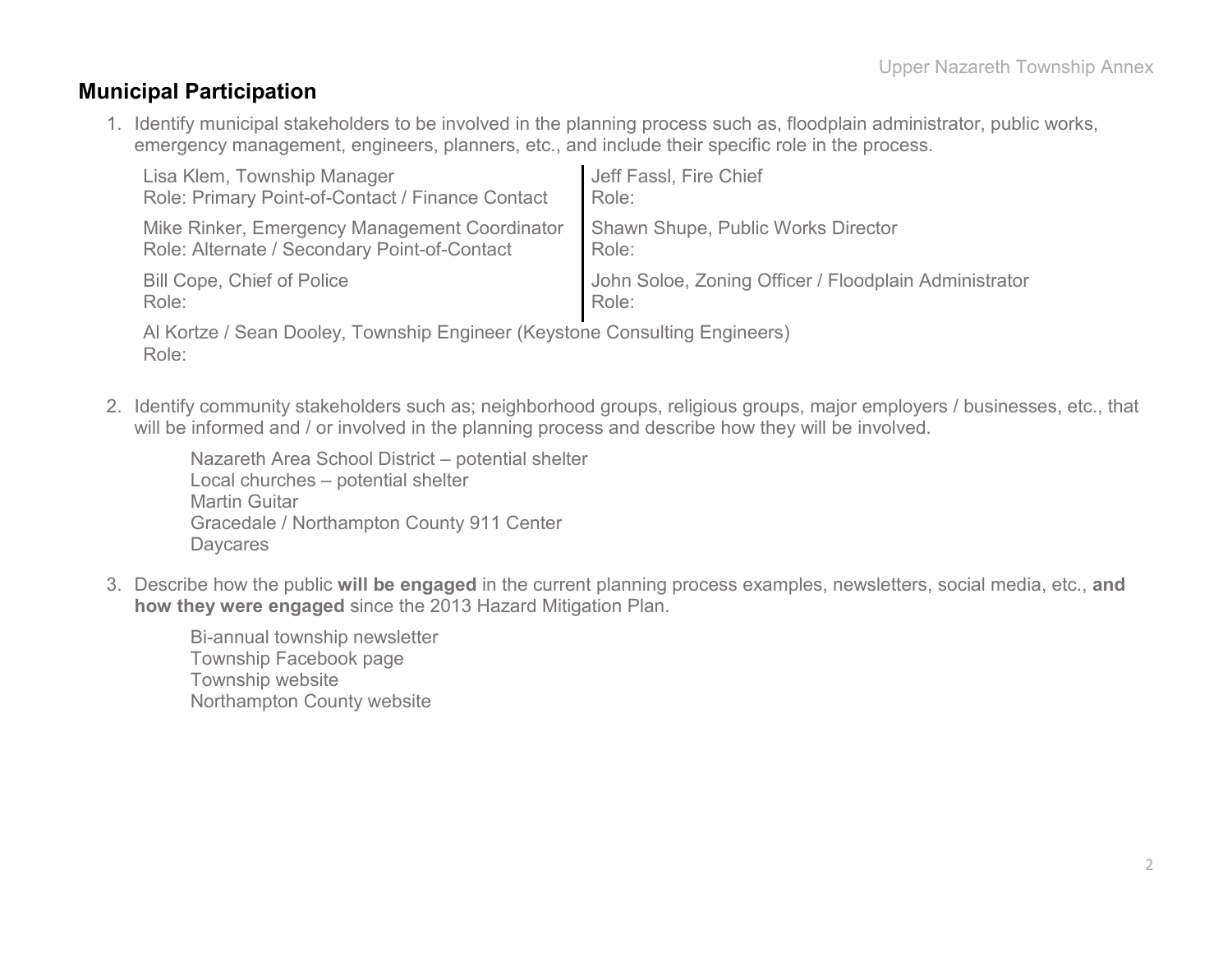# **Compliance with the National Flood Insurance Program (NFIP)**

| <b>Topic</b>                                                                                                                                      | Identify source of information, if<br>different from the one listed.  | <b>Additional Comments</b>                                                                                                   |
|---------------------------------------------------------------------------------------------------------------------------------------------------|-----------------------------------------------------------------------|------------------------------------------------------------------------------------------------------------------------------|
| <b>1. Staff Resources</b>                                                                                                                         |                                                                       |                                                                                                                              |
| Is the Community Floodplain Administrator (FPA) or NFIP Coordinator certified?                                                                    | <b>Community FPA</b>                                                  | Yes                                                                                                                          |
| Is floodplain management an auxiliary function?                                                                                                   | <b>Community FPA</b>                                                  | Yes                                                                                                                          |
| Provide an explanation of NFIP administration services (e.g., permit review, GGIS,<br>education or outreach, inspections, engineering capability) | <b>Community FPA</b>                                                  | All handled through the permit<br>process (Zoning Officer is our<br>Floodplain Administrator)                                |
| What are the barriers to running an effective NFIP program in the community, if any?                                                              | <b>Community FPA</b>                                                  | Resistance of residents to<br>purchasing floodplain insurance;<br>need more education / outreach to<br>floodplain residents. |
| 2. Compliance History                                                                                                                             |                                                                       |                                                                                                                              |
| Is the community in good standing with the NFIP?                                                                                                  | State NFIP Coordinator, FEMA NFIP<br>Specialist, or community records | Yes                                                                                                                          |
| Are there any outstanding compliance issues (i.e., current violations)?                                                                           |                                                                       | <b>No</b>                                                                                                                    |
| When was the most recent Community Assistance Visits (CAV) or Community<br>Assistance Contact (CAC)?                                              |                                                                       | Never                                                                                                                        |
| Is a CAV or CAC scheduled or needed?                                                                                                              |                                                                       | No                                                                                                                           |
| 3. Regulation                                                                                                                                     |                                                                       |                                                                                                                              |
| When did the community enter the NFIP?                                                                                                            | <b>NFIP Community Status Book</b>                                     | Estimated early / mid - 1970's                                                                                               |
| Are the Flood Insurance Rate Maps (FIRMs) digital or paper?<br>How are residents assisted with mapping?                                           | <b>Community FPA</b>                                                  | Digital - provided to residents by<br>request                                                                                |
| Do floodplain regulations meet or exceed FEMA or State minimum requirements?<br>If so, in what ways?                                              | <b>Community FPA</b>                                                  | Exceed - with engineering reviews<br>and UCC requirement                                                                     |
| Describe the permitting process                                                                                                                   | Community FPA, State, FEMA NFIP                                       | See Township's building/zoning<br>permit process                                                                             |
| <b>4. Insurance Summary</b>                                                                                                                       |                                                                       |                                                                                                                              |
| How many NFIP policies are in the community?<br>What is the total premium and coverage?                                                           | State NFIP Coordinator or<br><b>FEMA NFIP Specialist</b>              | Unknown                                                                                                                      |
| How many claims have been paid in the community? What is the total amount of paid<br>claims? How many substantial damage claims have there been?  | FEMA NFIP or<br><b>Insurance Specialist</b>                           | None                                                                                                                         |
| How many structures are exposed to flood risk within the community?                                                                               | <b>Community FPA or GIS Analyst</b>                                   | Unknown - too broad of a question                                                                                            |
| Describe any areas of flood risk with limited NFIP policy coverage                                                                                | Community FPA or<br><b>FEMA Insurance Specialist</b>                  | Most of Liberty Street (in Upper<br>Nazareth Township and Nazareth<br>Borough)                                               |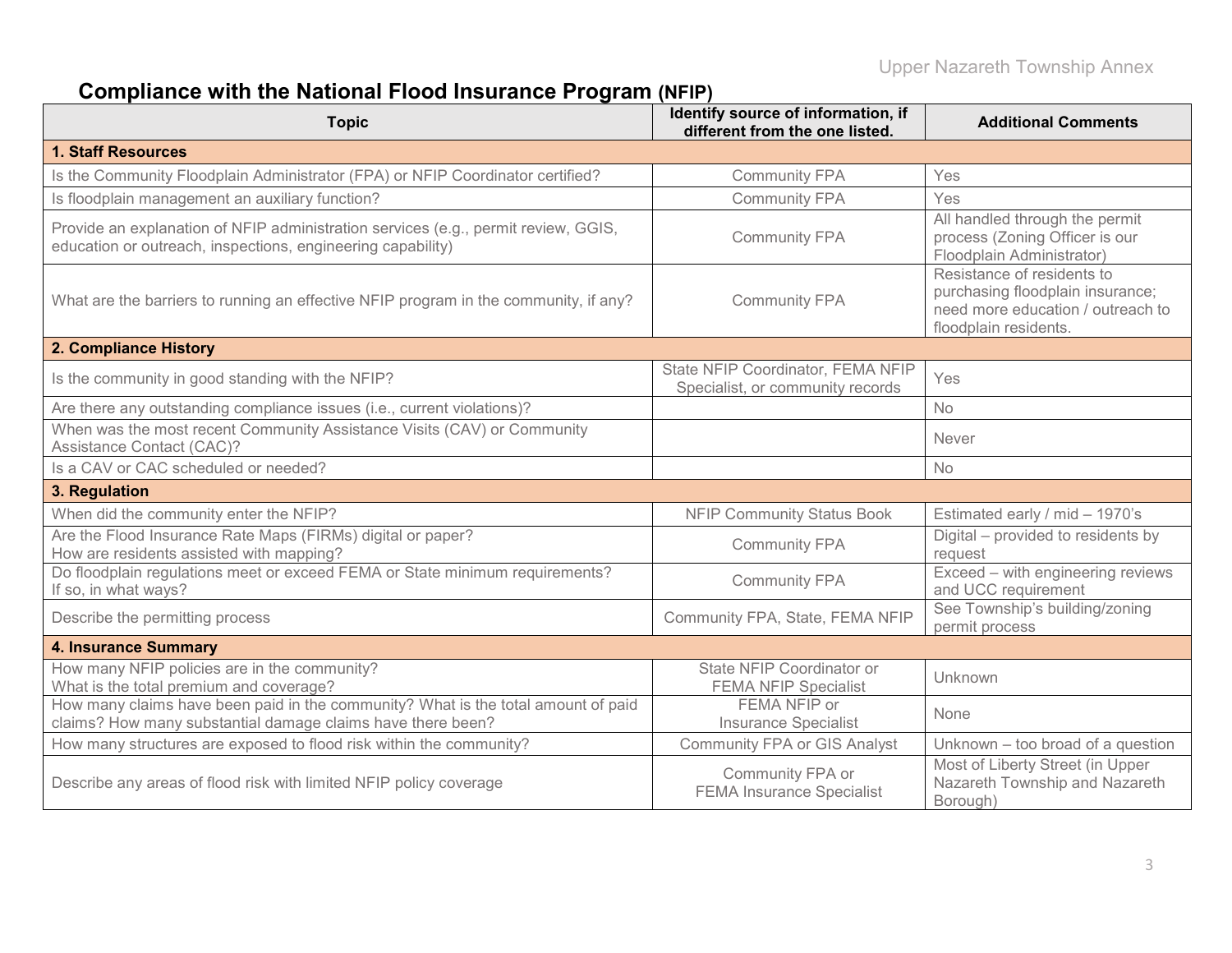### **Compliance with the National Flood Insurance Program (NFIP) –** *continued*

| Topic                                                                                   | Identify source of information, if<br>different from the one listed.     | <b>Additional Comments</b> |
|-----------------------------------------------------------------------------------------|--------------------------------------------------------------------------|----------------------------|
| 5. Community Rating System (CRS)                                                        |                                                                          |                            |
| Does the community participate in CRS?                                                  | Community FPA, State, or FEMA NFIP   No                                  |                            |
| If so, what is the community's CRS Class Ranking?                                       | Flood Insurance Manual<br>(http://www.fema.gov/floodinsurancemanual.gov) | N/A                        |
| What categories and activities provide CRS points and how can the Class be<br>improved? |                                                                          | N/A                        |
| Does the plan include CRS planning requirements?                                        | Community FPA, FEMA CRS<br>Coordinator, or ISO representative            | N/A                        |

### **Community Assets**

Community assets are defined to include anything that is important to the character as well as the function of a community, and can be described in four categories, they are; people, economy, natural environment and built environment. Please identify the community assets and location under each category.

#### **1. People**

 Concentrations of vulnerable populations such as the elderly, physically or mentally disabled, non-English speaking, and the medically or chemically dependent.

Gracedale Nursing Home Heritage Village of Moravian Hall Square/Morningstar Manor (future development) Nazareth Area School District (Intermediate, Middle and High Schools)

 Types of visiting populations where large numbers of people are concentrated such as visitors for special events and students.

Tuskes Park Nazareth Area School District Football Stadium (Andrew Leh) Clipper Field, for football games (Sundays)

#### **2. Economy**

Major employers, primary economic sectors such as agriculture and commercial centers where losses would have a severe impact on the community.

| <b>Martin Guitar</b>              | <b>Prime Conduit</b>                  |
|-----------------------------------|---------------------------------------|
| Nazareth Area School District     | Northampton County (Gracedale campus) |
| Lehigh Hanson / Heidelberg Cement | Exigo                                 |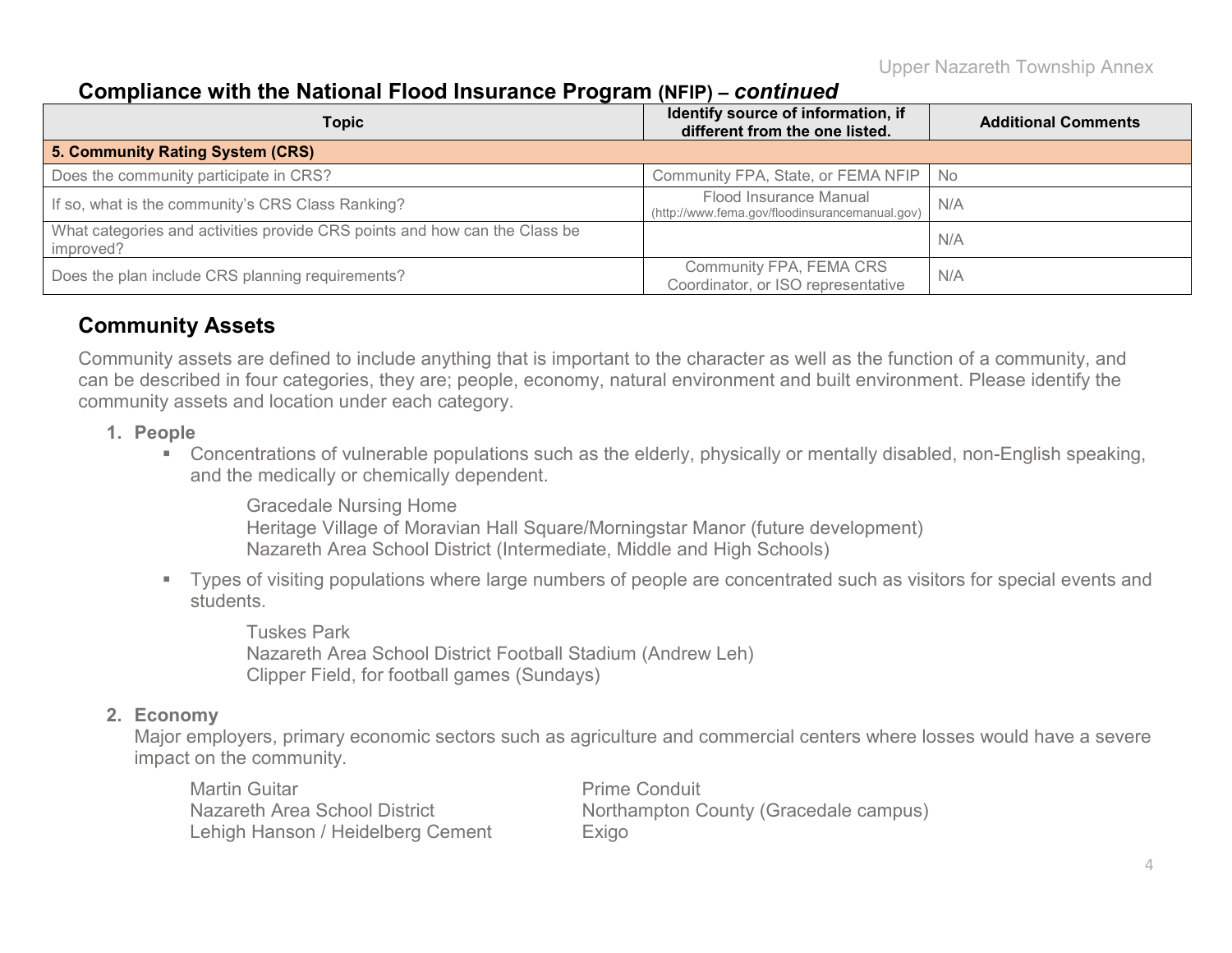#### **Community Assets –** *continued*

#### **3. Natural Environment**

Those areas / features that can provide protective functions that reduce the magnitude of hazard events such as, wetlands or riparian areas, and other environmental features important to protect.

Creekside Park, behind Daniels Road Garage Penn Allen to 946 is all wetlands Schoeneck Creek riparian area, south of Beil Avenue

#### **4. Built Environment**

 Existing structures such as, concentrations of buildings that may be more vulnerable to hazards based on location, age, construction type and / or condition of use.

Nazareth Area School District Middle School and High School Campus

**Infrastructure systems such as water and wastewater facilities, power utilities, transportation systems,** communication systems, energy pipelines and storage.

| Penn East Pipeline (future)                                                | <b>PA American Water</b>           |
|----------------------------------------------------------------------------|------------------------------------|
| Met-Ed Substation                                                          | Railroad tracks (Norfolk Southern) |
| Nazareth Borough Municipal Authority, partially in Upper Nazareth Township |                                    |

 High potential loss facilities such as, dams, locations that house hazardous materials, military and / or civilian defense installations.

| Martin Guitar     | Fogel's Fuel                  |
|-------------------|-------------------------------|
| Highway Materials | Nazareth Area School District |
| East Lawn Supply  |                               |

 Critical facilities such as, hospitals, medical facilities, police and fires stations, emergency operations centers, shelters, schools and airports / heliports.

| Gracedale – Nursing home | <b>Forensics Center</b>                  |
|--------------------------|------------------------------------------|
| 911 Center               | <b>Emergency Operations Center (EOC)</b> |

Cultural / historical resources such as, museums, parks, stadiums, etc.

Indian Tower Schoeneck Moravian Church Tuskes Park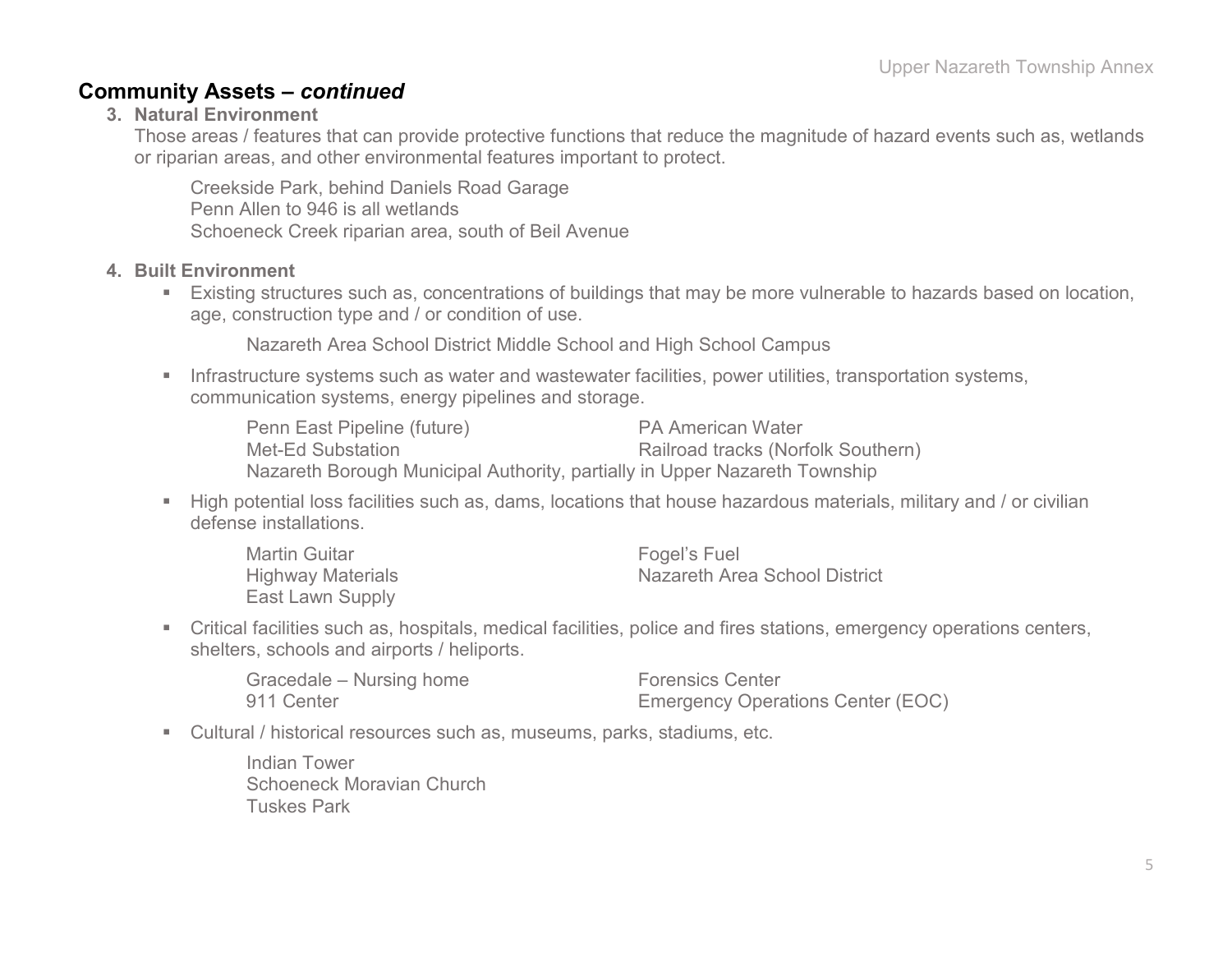# **Capability Assessment**

|                                            |                                                                       | <b>Status</b>         |                                                              |                      |                                              | <b>Effect on</b><br><b>Hazard Loss</b>                 |                                                               | Has the 2013                                                                                     | How can                                                                    |                                                                                                          |
|--------------------------------------------|-----------------------------------------------------------------------|-----------------------|--------------------------------------------------------------|----------------------|----------------------------------------------|--------------------------------------------------------|---------------------------------------------------------------|--------------------------------------------------------------------------------------------------|----------------------------------------------------------------------------|----------------------------------------------------------------------------------------------------------|
| Capability                                 | <b>Regulatory</b><br>✓<br>$\checkmark$ Tools<br>$\checkmark$ Programs | Place<br>$\mathbf{a}$ | <b>Date</b><br><b>Adopted</b><br><b>or</b><br><b>Updated</b> | Development<br>Under | Department /<br><b>Agency</b><br>Responsible | <b>Reduction:</b><br>-Supports<br>-Neutral<br>-Hinders | <b>Change since</b><br>2013 Plan?<br>+ Positive<br>- Negative | Plan been<br>integrated<br>into the<br><b>Regulatory</b><br><b>Tool/Program</b><br>? If so, how? | these<br>capabilities<br>be expanded<br>and improved<br>to reduce<br>risk? | <b>Additional</b><br><b>Comments</b>                                                                     |
|                                            | Comprehensive Plan                                                    | $\times$              | 2006                                                         |                      | Zoning /<br>Administration                   | S                                                      | $+$                                                           | <b>No</b>                                                                                        |                                                                            | Currently<br>being updated<br>(Nazareth<br>Council of<br>Governments)                                    |
|                                            | Capital Improvement Plan                                              |                       |                                                              |                      |                                              |                                                        |                                                               |                                                                                                  |                                                                            |                                                                                                          |
|                                            | Economic Development Plan                                             |                       |                                                              |                      |                                              |                                                        |                                                               |                                                                                                  |                                                                            |                                                                                                          |
| <b>Planning &amp; Regulatory</b><br>$\div$ | Continuity of Operations Plan                                         |                       |                                                              | N/A                  |                                              |                                                        |                                                               |                                                                                                  |                                                                            |                                                                                                          |
|                                            | Stormwater Management Plan /<br>Ordinance                             | $\sf X$               |                                                              |                      | Township<br>Engineer                         | S                                                      | $+$                                                           | Yes                                                                                              |                                                                            | Multiple Act<br>167<br>ordinances in<br>place                                                            |
|                                            | Open Space Management Plan<br>(or Parks/Rec., Greenways Plan)         |                       |                                                              | X                    | Planning<br>Commission                       | S                                                      | N/A                                                           | No                                                                                               | N/A                                                                        | In process of<br>creating plan<br>with PA Dept.<br>of<br>Conservation<br>& Natural<br>Resources<br>grant |
|                                            | <b>Natural Resource Protection Plan</b>                               |                       |                                                              |                      |                                              |                                                        |                                                               |                                                                                                  |                                                                            |                                                                                                          |
|                                            | <b>Transportation Plan</b>                                            |                       |                                                              | $\times$             | Planning<br>Commission                       |                                                        |                                                               |                                                                                                  |                                                                            | Updating                                                                                                 |
|                                            | <b>Historic Preservation Plan</b>                                     |                       |                                                              |                      |                                              |                                                        |                                                               |                                                                                                  |                                                                            |                                                                                                          |
|                                            | Floodplain Management Plan                                            |                       |                                                              |                      |                                              |                                                        |                                                               |                                                                                                  |                                                                            |                                                                                                          |
|                                            | <b>Farmland Preservation</b>                                          |                       |                                                              |                      |                                              |                                                        |                                                               |                                                                                                  |                                                                            |                                                                                                          |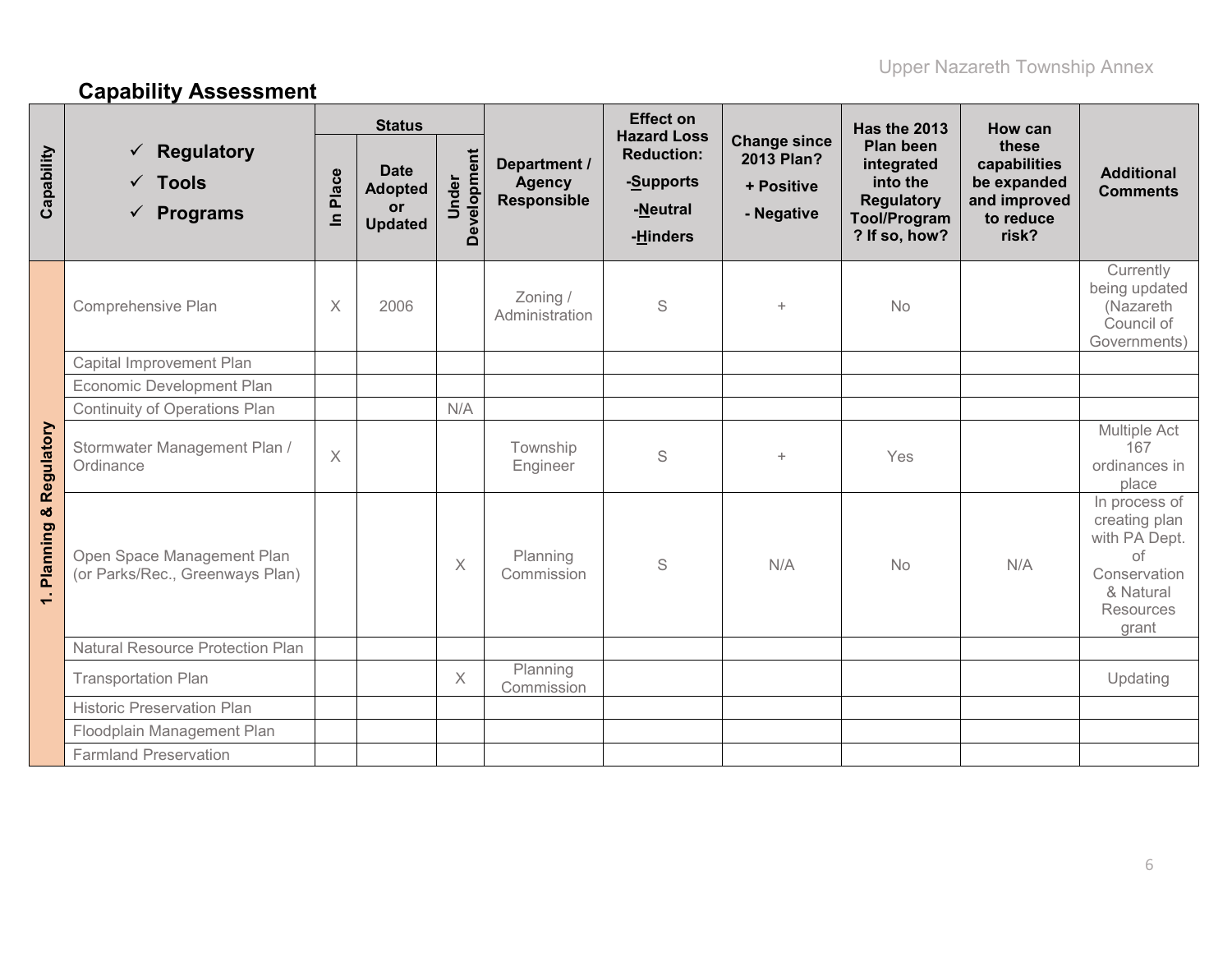|                 |                                                                                | <b>Status</b> |                                                       |                      |                                                     | <b>Effect on</b>                                                             |                                                               | <b>Has the 2013</b>                                                                              | How can                                                                    |                                      |
|-----------------|--------------------------------------------------------------------------------|---------------|-------------------------------------------------------|----------------------|-----------------------------------------------------|------------------------------------------------------------------------------|---------------------------------------------------------------|--------------------------------------------------------------------------------------------------|----------------------------------------------------------------------------|--------------------------------------|
| Capability      | $\checkmark$ Regulatory<br>$\sqrt{ }$ Tools<br><b>Programs</b><br>$\checkmark$ | Place<br>드    | <b>Date</b><br><b>Adopted</b><br>or<br><b>Updated</b> | Under<br>Development | Department /<br><b>Agency</b><br><b>Responsible</b> | <b>Hazard Loss</b><br><b>Reduction:</b><br>-Supports<br>-Neutral<br>-Hinders | <b>Change since</b><br>2013 Plan?<br>+ Positive<br>- Negative | Plan been<br>integrated<br>into the<br><b>Regulatory</b><br><b>Tool/Program</b><br>? If so, how? | these<br>capabilities<br>be expanded<br>and improved<br>to reduce<br>risk? | <b>Additional</b><br><b>Comments</b> |
| Regulatory      | <b>Evacuation Plan</b>                                                         | $\times$      |                                                       |                      | Emergency<br>Management /<br>Police / Fire          | S                                                                            | $\ddot{}$                                                     | <b>No</b>                                                                                        | Further<br>identifying<br>vulnerable<br>areas /<br>populations             | Continuous                           |
|                 | Disaster Recovery Plan                                                         |               |                                                       | $\times$             | Safety<br>Committee                                 |                                                                              |                                                               |                                                                                                  |                                                                            |                                      |
|                 | <b>Hazard Mitigation Plan</b>                                                  | $\times$      | 1/2019                                                | X                    |                                                     |                                                                              | $\ddot{}$                                                     |                                                                                                  |                                                                            |                                      |
| ఱ               | <b>Emergency Operations Plan</b>                                               | $\times$      | 5/2020                                                |                      | Emergency<br>Management                             | S                                                                            | $+$                                                           | Yes                                                                                              | Continuously<br>updated                                                    |                                      |
| <b>Planning</b> | <b>Zoning Regulations</b>                                                      | $\times$      |                                                       |                      |                                                     |                                                                              |                                                               |                                                                                                  |                                                                            |                                      |
|                 | <b>Floodplain Regulations</b>                                                  | $\chi$        |                                                       |                      |                                                     |                                                                              |                                                               |                                                                                                  |                                                                            |                                      |
| $\div$          | <b>NFIP Participation</b>                                                      | $\times$      |                                                       |                      |                                                     |                                                                              |                                                               |                                                                                                  |                                                                            |                                      |
|                 | <b>Building Code</b>                                                           | $\times$      |                                                       |                      |                                                     |                                                                              |                                                               |                                                                                                  |                                                                            |                                      |
|                 | Fire Code                                                                      |               |                                                       |                      |                                                     |                                                                              |                                                               |                                                                                                  |                                                                            |                                      |
|                 | Other                                                                          |               |                                                       |                      |                                                     |                                                                              |                                                               |                                                                                                  |                                                                            |                                      |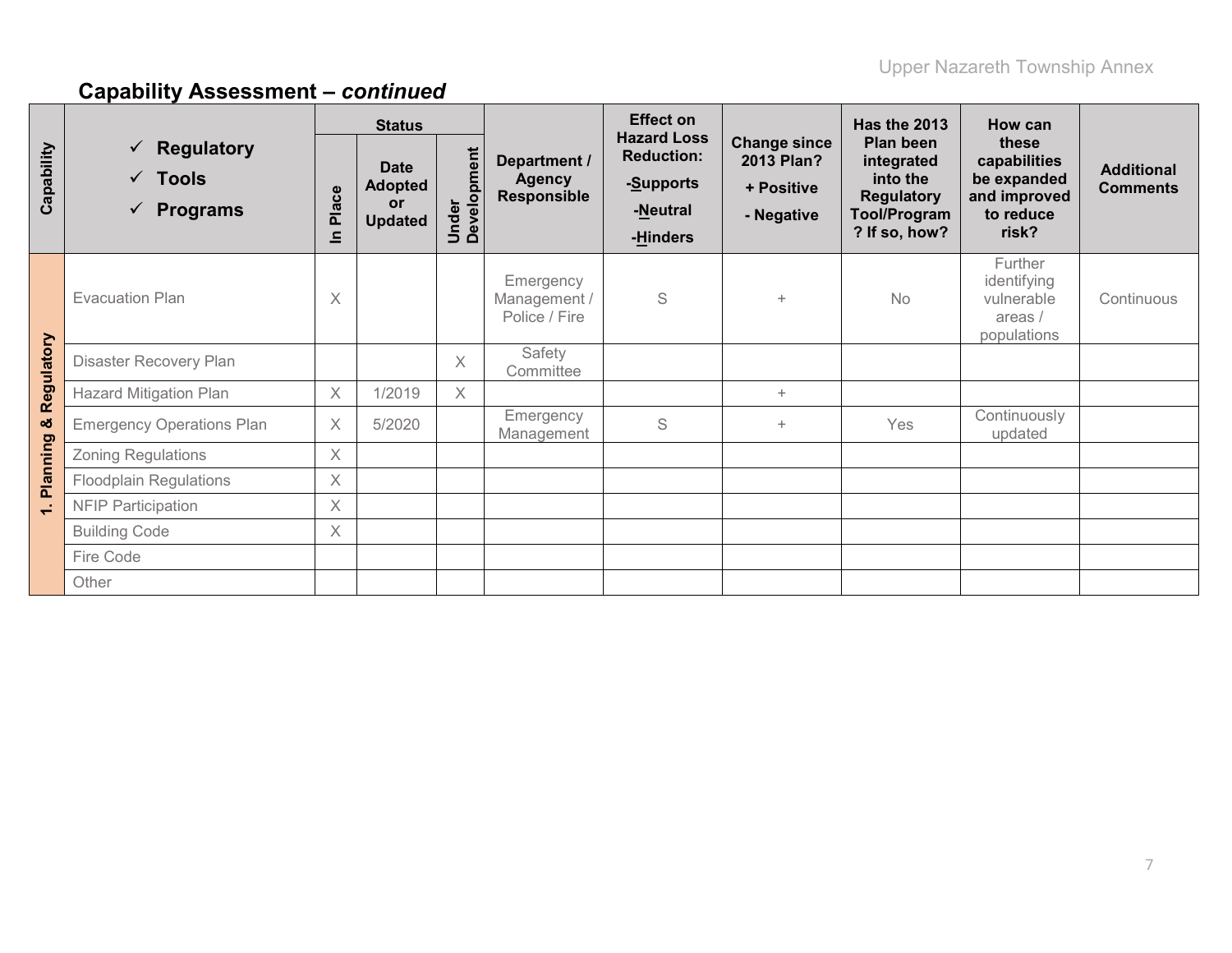| Capability          | $\checkmark$ Staff<br><b>Personnel</b><br><b>Resources</b>                                                                       | <b>Yes</b> | <b>No</b> | Department /<br><b>Agency</b>                           | Change<br><b>since 2013</b><br>Plan?<br>+ Positive<br>- Negative | How can these<br>capabilities be<br>expanded and<br>improved to<br>reduce risk? | <b>Additional</b><br><b>Comments</b> |
|---------------------|----------------------------------------------------------------------------------------------------------------------------------|------------|-----------|---------------------------------------------------------|------------------------------------------------------------------|---------------------------------------------------------------------------------|--------------------------------------|
|                     | Planners (with land use / land development knowledge)                                                                            | X          |           | Zoning                                                  | <b>No</b>                                                        |                                                                                 |                                      |
|                     | Planners or engineers (with natural and / or human-caused hazards<br>knowledge)                                                  |            | $\times$  |                                                         | <b>No</b>                                                        |                                                                                 |                                      |
| Technology          | Engineers or professionals trained in building and / or infrastructure<br>construction practices (including building inspectors) | X          |           | Keystone<br>Consulting<br>Engineers                     | <b>No</b>                                                        |                                                                                 |                                      |
|                     | <b>Emergency Manager</b>                                                                                                         | $\times$   |           |                                                         | <b>No</b>                                                        |                                                                                 |                                      |
|                     | Floodplain administrator / manager                                                                                               | X          |           | Zoning                                                  | <b>No</b>                                                        |                                                                                 |                                      |
| ೲ<br>Administrative | Land surveyors                                                                                                                   | $\times$   |           | Keystone<br>Consulting<br>Engineers                     | <b>No</b>                                                        |                                                                                 |                                      |
|                     | Staff familiar with the hazards of the community                                                                                 | Χ          |           | Multiple                                                | $Yes - new$<br>township<br>manager in<br>2015                    |                                                                                 |                                      |
| $\dot{\mathbf{v}}$  | Personnel skilled in Geographical Information Systems (GIS) and / or<br>FEMA's HAZUS program                                     | $\times$   |           | Keystone<br>Consulting<br>Engineers and<br>Public Works | <b>No</b>                                                        |                                                                                 |                                      |
|                     | Grant writers or fiscal staff to handle large / complex grants                                                                   | $\times$   |           | Administration                                          |                                                                  |                                                                                 |                                      |
|                     | Other                                                                                                                            |            |           |                                                         |                                                                  |                                                                                 |                                      |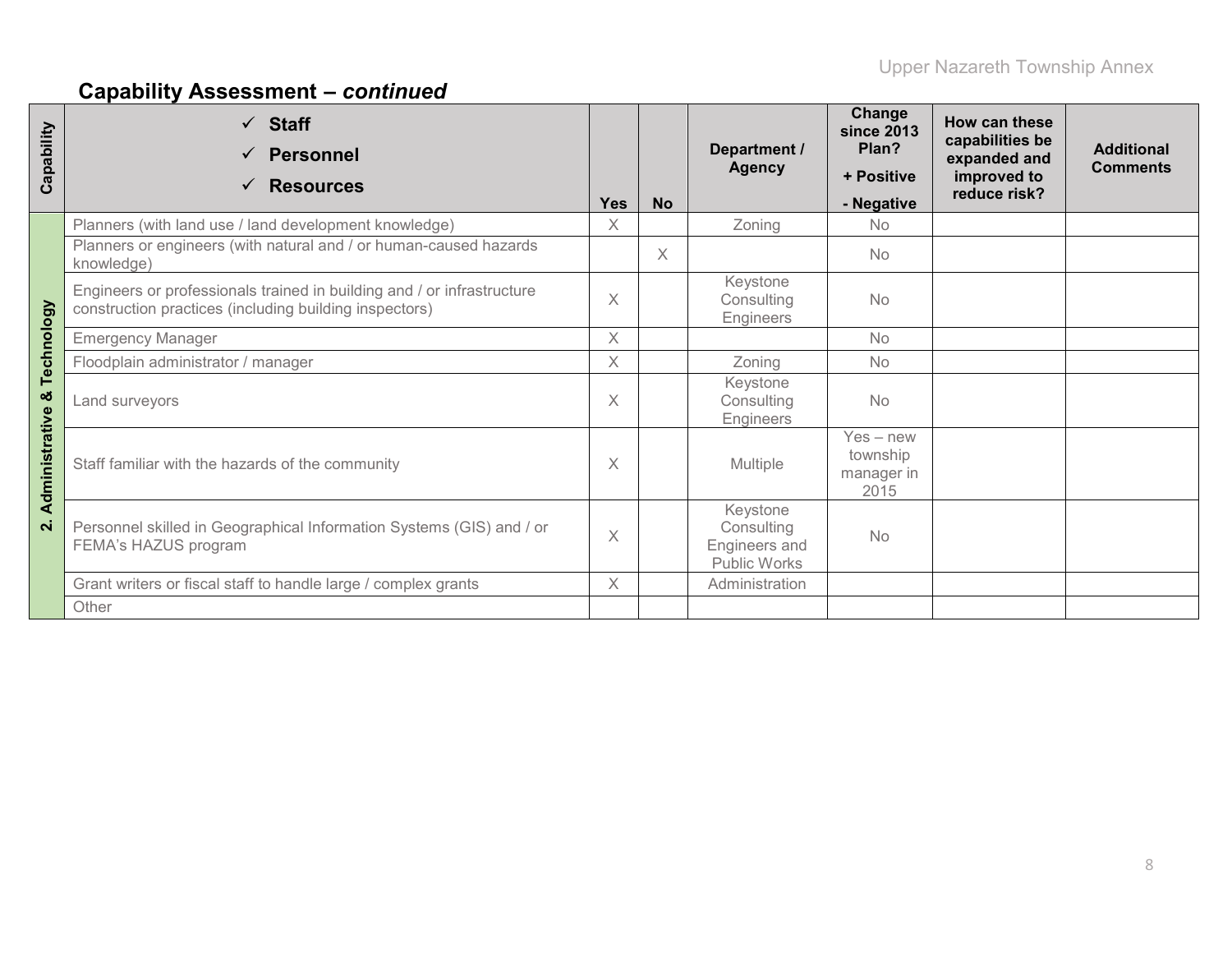| Capability          |                                                         | <b>Yes</b> | <b>No</b> | Department /<br><b>Agency</b>               | <b>Change since</b><br>2013 Plan?<br>+ Positive<br>- Negative | How can these<br>capabilities be<br>expanded and<br>improved to<br>reduce risk? | <b>Additional</b><br><b>Comments</b> |
|---------------------|---------------------------------------------------------|------------|-----------|---------------------------------------------|---------------------------------------------------------------|---------------------------------------------------------------------------------|--------------------------------------|
|                     | Capital improvement programming                         |            | X         |                                             |                                                               |                                                                                 |                                      |
|                     | <b>Community Development Block Grants (CDBG)</b>        |            | $\times$  |                                             |                                                               |                                                                                 |                                      |
|                     | Special purposes taxes                                  |            | $\chi$    |                                             |                                                               |                                                                                 |                                      |
|                     | Gas / Electricity utility fees                          |            | $\chi$    |                                             |                                                               |                                                                                 |                                      |
|                     | Water / Sewer fees                                      |            | $\times$  |                                             |                                                               |                                                                                 |                                      |
|                     | Stormwater utility fees                                 |            | $\chi$    |                                             |                                                               |                                                                                 |                                      |
| Financial Resources | Development impact fees                                 | X          |           | Planning &<br>Zoning                        | Increase in<br>recreation<br>fees                             | Development of a<br><b>Recreational Plan</b><br>(in progress)                   |                                      |
|                     | General obligation, revenue, and / or special tax bonds |            | $\times$  |                                             |                                                               |                                                                                 |                                      |
| ∾.                  | Partnering arrangements or intergovernmental agreements | X          |           | Board of<br>Supervisors &<br>Administration | N/A                                                           | Update<br>agreements &<br><b>NAZCOG</b><br>Comprehensive<br>Plan                |                                      |
|                     | Other                                                   |            |           |                                             |                                                               |                                                                                 |                                      |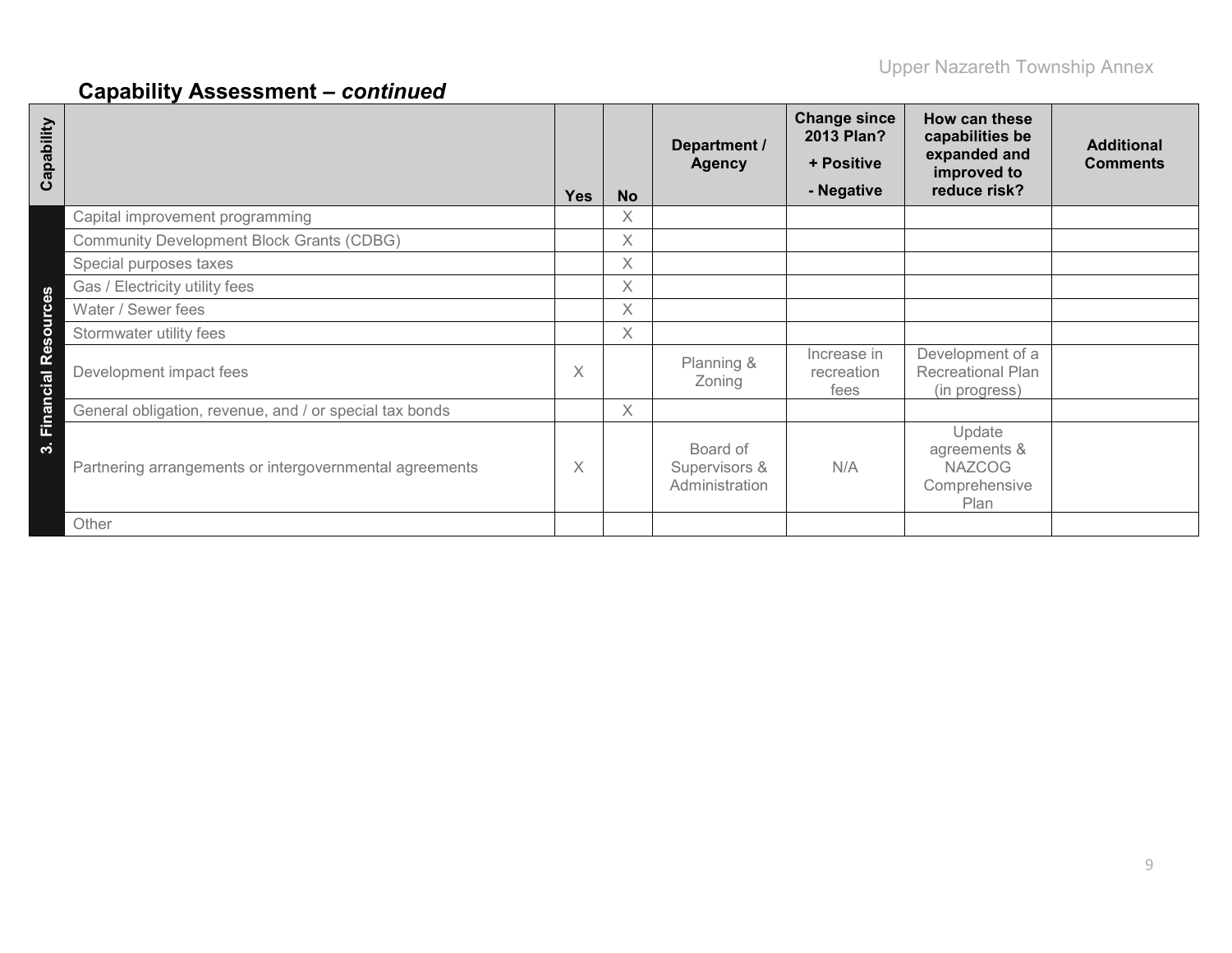| Capability           | Program<br>Organization                                                                                                                                           | <b>Yes</b> | <b>No</b> | Department /<br><b>Agency</b>                                               | <b>Change since</b><br>2013 Plan?<br>+ Positive<br>- Negative           | How can these<br>capabilities be<br>expanded and<br>improved to<br>reduce risk? | <b>Additional</b><br><b>Comments</b> |
|----------------------|-------------------------------------------------------------------------------------------------------------------------------------------------------------------|------------|-----------|-----------------------------------------------------------------------------|-------------------------------------------------------------------------|---------------------------------------------------------------------------------|--------------------------------------|
|                      | <b>Firewise Communities Certification</b>                                                                                                                         |            | $\times$  |                                                                             |                                                                         |                                                                                 |                                      |
|                      | <b>StormReady Certification</b>                                                                                                                                   |            | X         |                                                                             |                                                                         |                                                                                 |                                      |
|                      | Natural disaster or safety-related school programs                                                                                                                |            | X         |                                                                             |                                                                         |                                                                                 |                                      |
| <b>Outreach</b><br>ಜ | Ongoing public education or information programs such as,<br>responsible water use, fire safety, household preparedness, and<br>environmental education.          | X          |           | <b>Multiple</b><br>(Administration,<br>Police, Fire,<br>Department,<br>etc. | Increased<br>communications /<br>education in<br>township<br>newsletter | Greater focus on<br>hazard-related<br>information                               |                                      |
| Education            | Public-private partnership initiatives addressing disaster related<br>issues.                                                                                     |            | $\times$  |                                                                             |                                                                         |                                                                                 |                                      |
|                      | Local citizen groups or non-profit organizations focused on<br>environmental protection, emergency preparedness, access and<br>functional needs populations, etc. |            | X         |                                                                             |                                                                         |                                                                                 |                                      |
|                      | Other                                                                                                                                                             |            | X         |                                                                             |                                                                         |                                                                                 |                                      |

|                         |                                |         | <b>Degree of Capability</b> |      | Change since the 2013 Hazard<br><b>Mitigation Plan?</b>    | <b>Additional Comments</b>                              |  |  |
|-------------------------|--------------------------------|---------|-----------------------------|------|------------------------------------------------------------|---------------------------------------------------------|--|--|
| ٽ                       |                                | Limited | <b>Moderate</b>             | High | If so, how?                                                |                                                         |  |  |
| だ                       | <b>Planning and Regulatory</b> |         | X                           |      | N/A                                                        |                                                         |  |  |
| ு<br>生                  | Administrative and Technical   |         | X                           |      | Increase since 2013 due to hiring<br>of a township manager |                                                         |  |  |
| <b>G</b> el<br>ğ<br>LO. | Financial                      |         | X                           |      | Increase since 2013                                        | Township is in better financial<br>condition then 2013. |  |  |
|                         | <b>Education and Outreach</b>  |         | X                           |      | N/A                                                        |                                                         |  |  |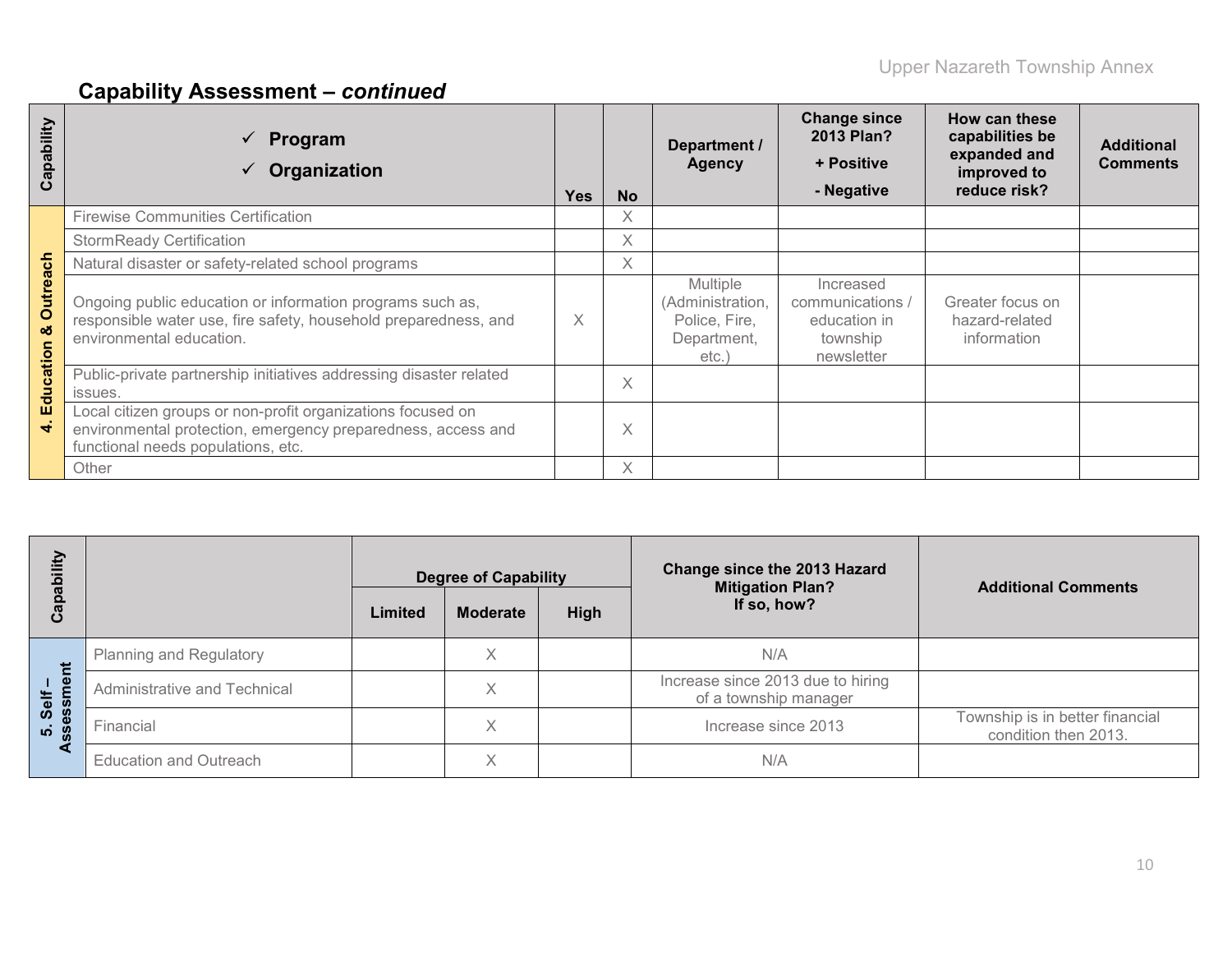### **Known or Anticipated Future Development / Redevelopment**

| Development /<br><b>Property Name</b> | <b>Type of Development</b>     | <b>Number of Structures</b> | Location                               | <b>Known Hazard Zone</b> | <b>Description / Status</b>                 |
|---------------------------------------|--------------------------------|-----------------------------|----------------------------------------|--------------------------|---------------------------------------------|
| Heritage Village                      | Senior Living<br>143 Units     |                             | W. Beil Avenue                         | Wetland                  | <b>Under Construction</b><br>(Phase 1 of 6) |
| <b>Kay Scenic View Estates</b>        | Single Family /<br>Residential | 34                          | North of City View Drive<br>(extended) | No                       | <b>Under Construction</b>                   |

### **Natural & Non-Natural Event History Specific to Upper Nazareth Township**

| <b>Type of Event and Date(s)</b>           | <b>FEMA Disaster #</b><br>(if applicable) | Local Damage(s) or Loss(es)                                                |  |  |  |  |
|--------------------------------------------|-------------------------------------------|----------------------------------------------------------------------------|--|--|--|--|
| Winter Storm Jonas - 1/22/2016 - 1/24/2016 | DR-4207-PA                                | Extreme snowfall, damaged plow trucks and cars.                            |  |  |  |  |
| Pennsylvania COVID-19 Pandemic - 1/2020    | DR-4506-PA                                | Emergency protective measures to combat COVID-19 Pandemic.                 |  |  |  |  |
| Remnants of Hurricane Ida                  | <b>DR-4618-PA</b>                         | Assistance to eligible individuals and families affected by this disaster. |  |  |  |  |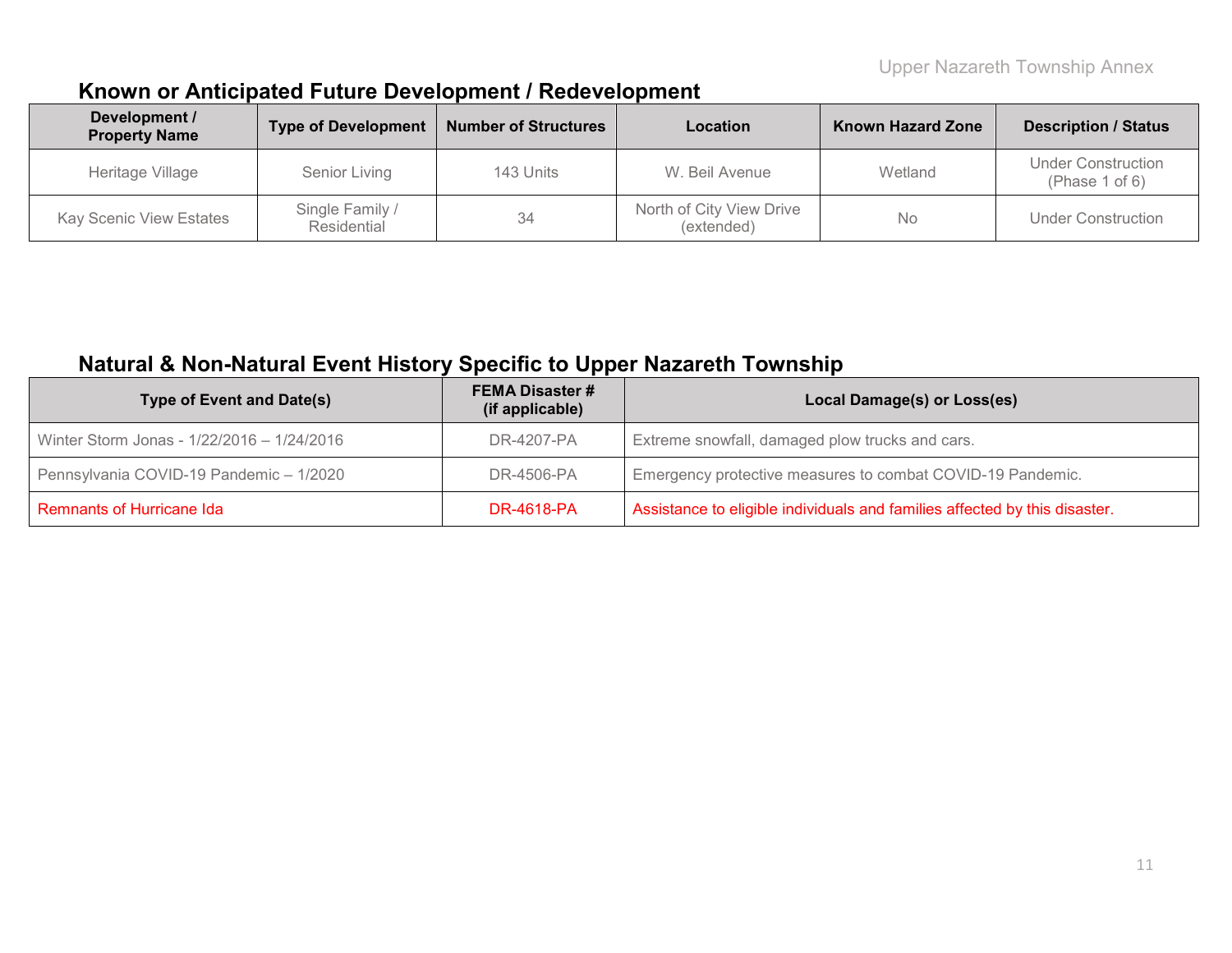# **2013 Municipal Action Plan Status**

|                |                                                                                                                                                                                                                                                                                                                                                                                                                                                                                                                  |                        |                            | <b>Status</b> |           |              |                            |
|----------------|------------------------------------------------------------------------------------------------------------------------------------------------------------------------------------------------------------------------------------------------------------------------------------------------------------------------------------------------------------------------------------------------------------------------------------------------------------------------------------------------------------------|------------------------|----------------------------|---------------|-----------|--------------|----------------------------|
|                | <b>Existing Mitigation Action</b><br>(from 2013 Hazard Mitigation Plan)                                                                                                                                                                                                                                                                                                                                                                                                                                          | No Progress<br>Unknown | Progress<br>$\overline{=}$ | Continuous    | Completed | Discontinued | <b>Additional Comments</b> |
| $\mathbf 1$    | Retrofit structures located in hazard-prone areas to protect structures from<br>future damage, with repetitive loss and severe repetitive loss properties as<br>priority.<br>Phase 1: Identify appropriate candidates for retrofitting based on cost-<br>effectiveness versus relocation.<br>Phase 2: Where retrofitting is determined to be a viable option, work with<br>property owners toward implementation of that action based on available<br>funding from FEMA and local match availability.            |                        |                            | Χ             |           |              |                            |
| $\overline{2}$ | Purchase, or relocate structures located in hazard-prone areas to protect<br>structures from future damage, with repetitive loss and severe repetitive loss<br>properties as priority.<br>Phase 1: Identify appropriate candidates for relocation based on cost-<br>effectiveness versus retrofitting.<br>Phase 2: Where relocation is determined to be a viable option, work with<br>property owners toward implementation of that action based on available<br>funding from FEMA and local match availability. |                        |                            | X             |           |              |                            |
| 3              | Maintain compliance with and good-standing in the NFIP including adoption and<br>enforcement of floodplain management requirements (e.g. regulating all new<br>and substantially improved construction in Special Hazard Flood Areas),<br>floodplain identification and mapping, and flood insurance outreach to the<br>community. Further, continue to meet and/or exceed the minimum NFIP<br>standards and criteria through the following NFIP- related continued compliance<br>actions identified below.      |                        |                            | Χ             |           |              |                            |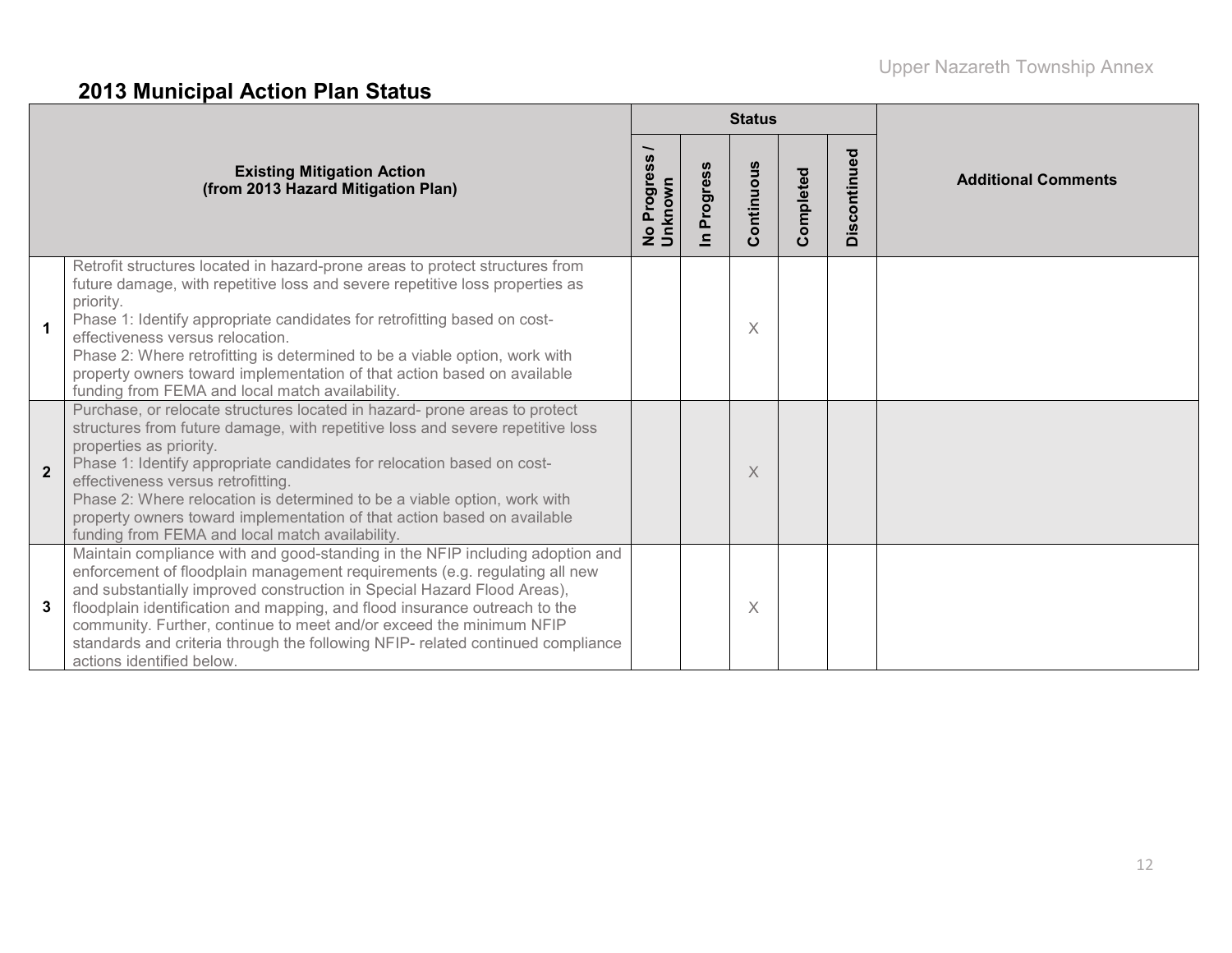# **2013 Municipal Action Plan Status –** *continued*

|                         |                                                                                                                                                                                                                                                                                                                                                                                                                                                                                                                                                                                                                                                                                                                                                                                                                                                                                                                                                                                                                                                       |                               |                      | <b>Status</b> |           |              |                                                    |
|-------------------------|-------------------------------------------------------------------------------------------------------------------------------------------------------------------------------------------------------------------------------------------------------------------------------------------------------------------------------------------------------------------------------------------------------------------------------------------------------------------------------------------------------------------------------------------------------------------------------------------------------------------------------------------------------------------------------------------------------------------------------------------------------------------------------------------------------------------------------------------------------------------------------------------------------------------------------------------------------------------------------------------------------------------------------------------------------|-------------------------------|----------------------|---------------|-----------|--------------|----------------------------------------------------|
|                         | <b>Existing Mitigation Action</b><br>(from 2013 Hazard Mitigation Plan)                                                                                                                                                                                                                                                                                                                                                                                                                                                                                                                                                                                                                                                                                                                                                                                                                                                                                                                                                                               | No Progress<br><b>Unknown</b> | Progress<br>$\equiv$ | Continuous    | Completed | Discontinued | <b>Additional Comments</b>                         |
| 4                       | Conduct and facilitate community and public education and outreach for<br>residents and businesses to include, but not be limited to, the following to<br>promote and effect natural hazard risk reduction:<br>- Provide and maintain links to the HMP website, and regularly post notices on<br>the County/municipal homepage(s) referencing the HMP webpages.<br>- Prepare and distribute informational letters to flood vulnerable property owners<br>and neighborhood associations, explaining the availability of mitigation grant<br>funding to mitigate their properties, and instructing them on how they can learn<br>more and implement mitigation.<br>- Use email notification systems and newsletters to better educate the public on<br>flood insurance, the availability of mitigation grant funding, and personal natural<br>hazard risk reduction measures.<br>- Work with neighborhood associations, civic and business groups to<br>disseminate information on flood insurance and the availability of mitigation<br>grant funding. |                               |                      | X             |           |              |                                                    |
| $\overline{\mathbf{5}}$ | Begin the process to adopt higher regulatory standards to manage flood risk<br>(i.e. increased freeboard, cumulative substantial damage/improvements).                                                                                                                                                                                                                                                                                                                                                                                                                                                                                                                                                                                                                                                                                                                                                                                                                                                                                                |                               |                      |               | $\times$  |              | Action carried through to the 2018 Action<br>Plan. |
| $6\phantom{a}$          | Determine if a Community Assistance Visit (CAV) or Community Assistance<br>Contact (CAC) is needed, and schedule if needed.                                                                                                                                                                                                                                                                                                                                                                                                                                                                                                                                                                                                                                                                                                                                                                                                                                                                                                                           | $\boldsymbol{\mathsf{X}}$     |                      |               |           |              |                                                    |
| $\overline{7}$          | Have designated NFIP Floodplain Administrator (FPA) become a Certified<br>Floodplain Manager through the ASFPM, and pursue relevant continuing<br>education training such as FEMA Benefit-Cost Analysis.                                                                                                                                                                                                                                                                                                                                                                                                                                                                                                                                                                                                                                                                                                                                                                                                                                              | $\times$                      |                      |               |           |              |                                                    |
| 8                       | Participate in the Community Rating System (CRS) to further manage flood risk<br>and reduce flood insurance premiums for NFIP policyholders. This shall start<br>with the submission to FEMA-DHS of a Letter of Intent to join CRS, followed by<br>the completion & submission of an application to the program once the<br>community's current compliance with the NFIP is established.                                                                                                                                                                                                                                                                                                                                                                                                                                                                                                                                                                                                                                                              | $\times$                      |                      |               |           |              |                                                    |
| 9                       | Archive elevation certificates                                                                                                                                                                                                                                                                                                                                                                                                                                                                                                                                                                                                                                                                                                                                                                                                                                                                                                                                                                                                                        | $\boldsymbol{\times}$         |                      |               |           |              |                                                    |
| 10                      | Continue to support the implementation, monitoring, maintenance, and updating<br>of this Plan, as defined in Section 7.0                                                                                                                                                                                                                                                                                                                                                                                                                                                                                                                                                                                                                                                                                                                                                                                                                                                                                                                              |                               |                      | X             |           |              |                                                    |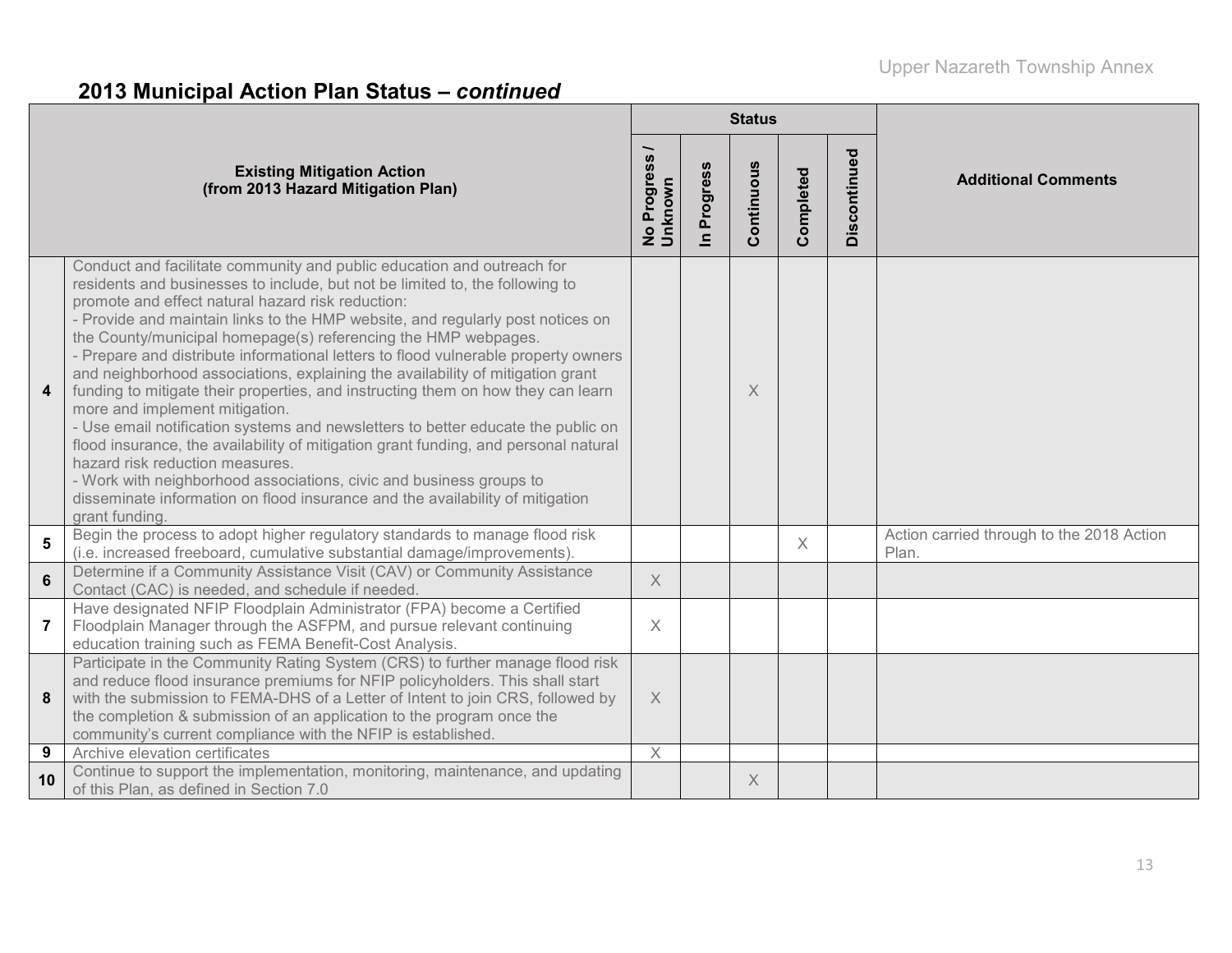#### **2013 Municipal Action Plan Status –** *continued*

|    |                                                                                                                                                                                                                                                                                       |                                      |                      | <b>Status</b> |           |              |                                                                                                                                                                                                                          |
|----|---------------------------------------------------------------------------------------------------------------------------------------------------------------------------------------------------------------------------------------------------------------------------------------|--------------------------------------|----------------------|---------------|-----------|--------------|--------------------------------------------------------------------------------------------------------------------------------------------------------------------------------------------------------------------------|
|    | <b>Existing Mitigation Action</b><br>(from 2013 Hazard Mitigation Plan)                                                                                                                                                                                                               | Progress<br>Unknown<br>$\frac{1}{2}$ | Progress<br>$\equiv$ | Continuous    | Completed | Discontinued | <b>Additional Comments</b>                                                                                                                                                                                               |
| 11 | Complete the ongoing updates of the Comprehensive Emergency Management<br><b>Plans</b>                                                                                                                                                                                                |                                      |                      | X             | X         |              | Adopted updated Emergency Operations<br>Plan in November of 2017. Added X to<br>Completed because EOP adopted; kept X<br>in Continuous because action is also<br>ongoing and carried through to the 2018<br>Action Plan. |
| 12 | Create/enhance/ maintain mutual aid agreements with neighboring communities<br>for continuity of operations.                                                                                                                                                                          |                                      |                      | X             |           |              |                                                                                                                                                                                                                          |
| 13 | Identify and develop agreements with entities that can provide support with<br>FEMA/PEMA paperwork after disasters; qualified damage assessment<br>personnel - Improve post-disaster capabilities - damage assessment;<br>FEMA/PEMA paperwork compilation, submissions, recordkeeping |                                      |                      | $\times$      |           |              |                                                                                                                                                                                                                          |
| 14 | Work with regional agencies (i.e. County and PEMA) to help develop damage<br>assessment capabilities at the local level through such things as training<br>programs, certification of qualified individuals (e.g. code officials, floodplain<br>managers, engineers).                 |                                      |                      | Χ             |           |              |                                                                                                                                                                                                                          |

#### **Notes:**

- **1.** Actions not carried through to the 2018 Action Plan are so noted.
- **2.** To maintain National Flood Insurance Program (NFIP) compliance, actions related to the NFIP were carried through to the 2018 Action Plan even if identified by the municipality as completed.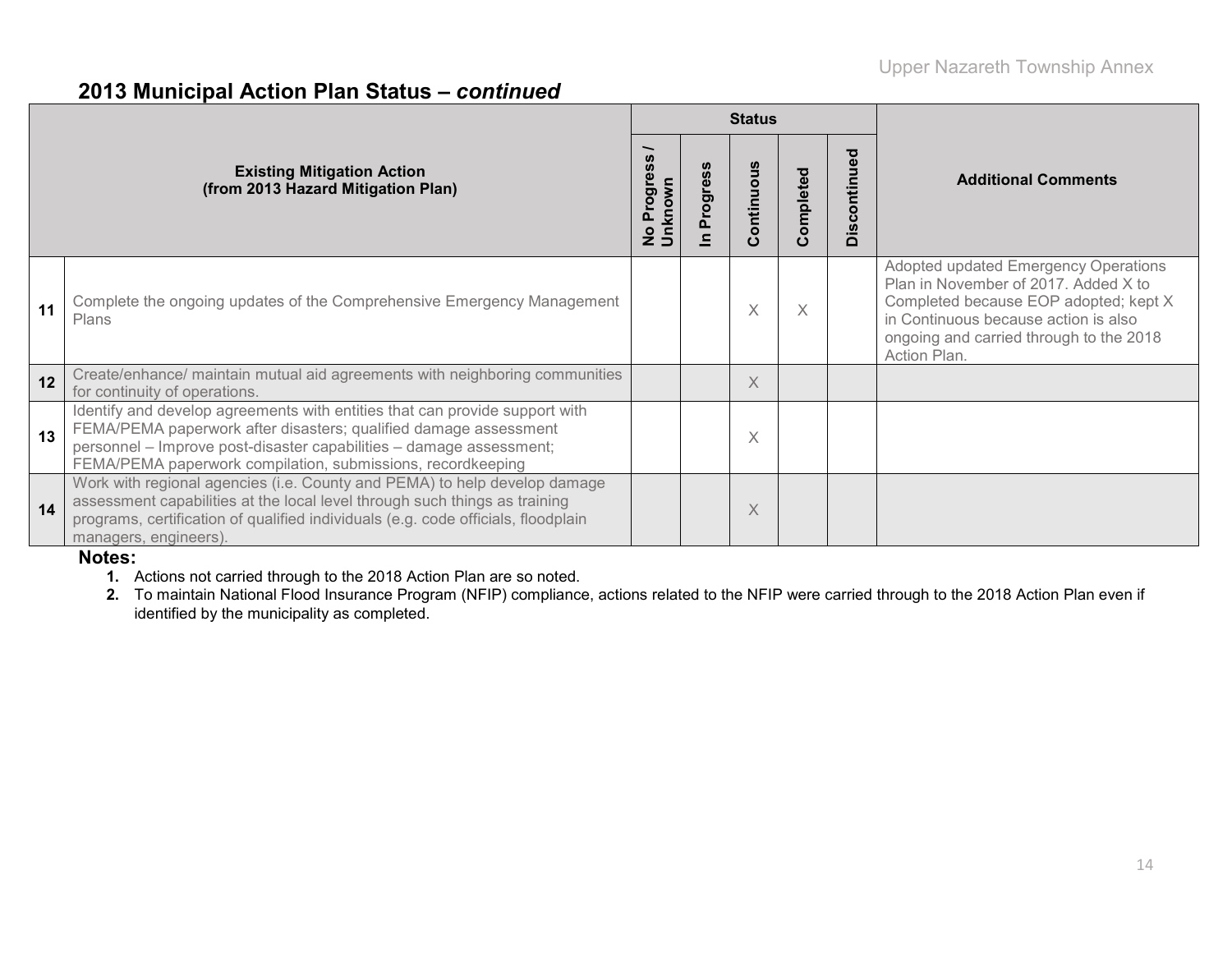# **2018 Mitigation Action Plan**

|                | <b>Mitigation Action</b>                                                                                                                                                                                                                                                                                                                                                                                                                                                                                                              | <b>Mitigation</b><br><b>Technique</b><br>Category | Hazard(s)<br><b>Addressed</b>                                       | <b>Priority</b><br>(H/M/L) | <b>Estimated</b><br>Cost | <b>Potential</b><br><b>Funding</b>                                                                                | <b>Lead Agency</b><br>/ Department                                                                                           | Implementation<br><b>Schedule</b>      | <b>Applies to</b><br>New and / or<br><b>Existing</b><br><b>Structures</b> |
|----------------|---------------------------------------------------------------------------------------------------------------------------------------------------------------------------------------------------------------------------------------------------------------------------------------------------------------------------------------------------------------------------------------------------------------------------------------------------------------------------------------------------------------------------------------|---------------------------------------------------|---------------------------------------------------------------------|----------------------------|--------------------------|-------------------------------------------------------------------------------------------------------------------|------------------------------------------------------------------------------------------------------------------------------|----------------------------------------|---------------------------------------------------------------------------|
| $\mathbf{1}$   | Retrofit structures located in hazard-<br>prone areas to protect structures from<br>future damage, with repetitive loss<br>and severe repetitive loss properties<br>as priority.<br>Phase 1: Identify appropriate<br>candidates for retrofitting based on<br>cost-effectiveness versus relocation.<br>Phase 2: Where retrofitting is<br>determined to be a viable option,<br>work with property owners toward<br>implementation of that action based<br>on available funding from FEMA and<br>local match availability.               | Structure &<br>Infrastructure                     | Flood,<br>Windstorm /<br>Tornado,<br>Winter<br>Storm,<br>Earthquake | Medium-<br>High            | High                     | <b>FEMA</b><br>Mitigation<br>Grant<br>Programs<br>and local<br>budget (or<br>property<br>owner) for<br>cost share | Municipality<br>(via Municipal<br>Engineer/NFIP<br>Floodplain<br>Administrator)<br>with support<br>from PEMA,<br><b>FEMA</b> | Long-term<br>(depending on<br>funding) | Existing                                                                  |
| $\overline{2}$ | Purchase, or relocate structures<br>located in hazard- prone areas to<br>protect structures from future<br>damage, with repetitive loss and<br>severe repetitive loss properties as<br>priority.<br>Phase 1: Identify appropriate<br>candidates for relocation based on<br>cost-effectiveness versus retrofitting.<br>Phase 2: Where relocation is<br>determined to be a viable option,<br>work with property owners toward<br>implementation of that action based<br>on available funding from FEMA and<br>local match availability. | Structure &<br>Infrastructure                     | Flood                                                               | Medium-<br>High            | <b>High</b>              | <b>FEMA</b><br>Mitigation<br>Grant<br>Programs<br>and local<br>budget (or<br>property<br>owner) for<br>cost share | Municipality<br>(via Municipal<br>Engineer/NFIP<br>Floodplain<br>Administrator)<br>with support<br>from PEMA,<br><b>FEMA</b> | Long-term<br>(depending on<br>funding) | Existing                                                                  |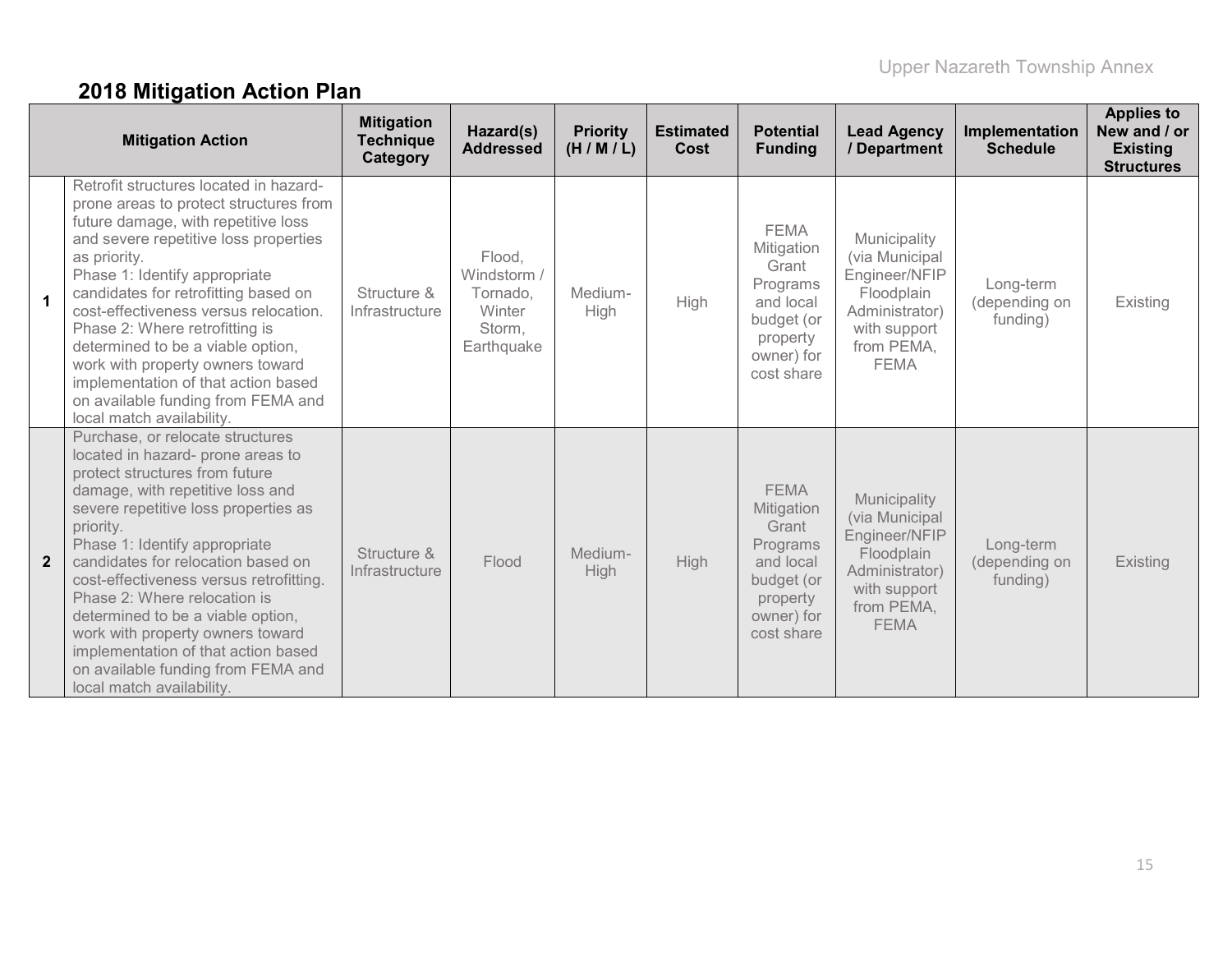|   | <b>Mitigation Action</b>                                                                                                                                                                                                                                                                                                                                                                                                                                                                                                 | <b>Mitigation</b><br><b>Technique</b><br>Category | Hazard(s)<br><b>Addressed</b>                                       | <b>Priority</b><br>(H/M/L) | <b>Estimated</b><br>Cost | <b>Potential</b><br><b>Funding</b> | <b>Lead Agency</b><br>/ Department                                                                                               | Implementation<br><b>Schedule</b> | <b>Applies to</b><br>New and / or<br><b>Existing</b><br><b>Structures</b> |
|---|--------------------------------------------------------------------------------------------------------------------------------------------------------------------------------------------------------------------------------------------------------------------------------------------------------------------------------------------------------------------------------------------------------------------------------------------------------------------------------------------------------------------------|---------------------------------------------------|---------------------------------------------------------------------|----------------------------|--------------------------|------------------------------------|----------------------------------------------------------------------------------------------------------------------------------|-----------------------------------|---------------------------------------------------------------------------|
| 3 | Maintain compliance with and good<br>standing in the NFIP including<br>adoption & enforcement of floodplain<br>management requirements (e.g.<br>regulating all new & substantially<br>improved construction in Special<br>Hazard Flood Areas), floodplain<br>identification & mapping, & flood<br>insurance outreach to the community.<br>Further, continue to meet and/or<br>exceed the minimum NFIP standards<br>and criteria through the following<br>NFIP- related continued compliance<br>actions identified below. | Local plans<br>Regulations                        | Flood,<br>Windstorm /<br>Tornado.<br>Winter<br>Storm,<br>Earthquake | High                       | $Low -$<br><b>Medium</b> | Local<br><b>Budget</b>             | Municipality<br>(via Municipal<br>Engineer/NFIP<br>Floodplain<br>Administrator)<br>with support<br>from PEMA,<br><b>ISO FEMA</b> | Ongoing                           | New &<br>Existing                                                         |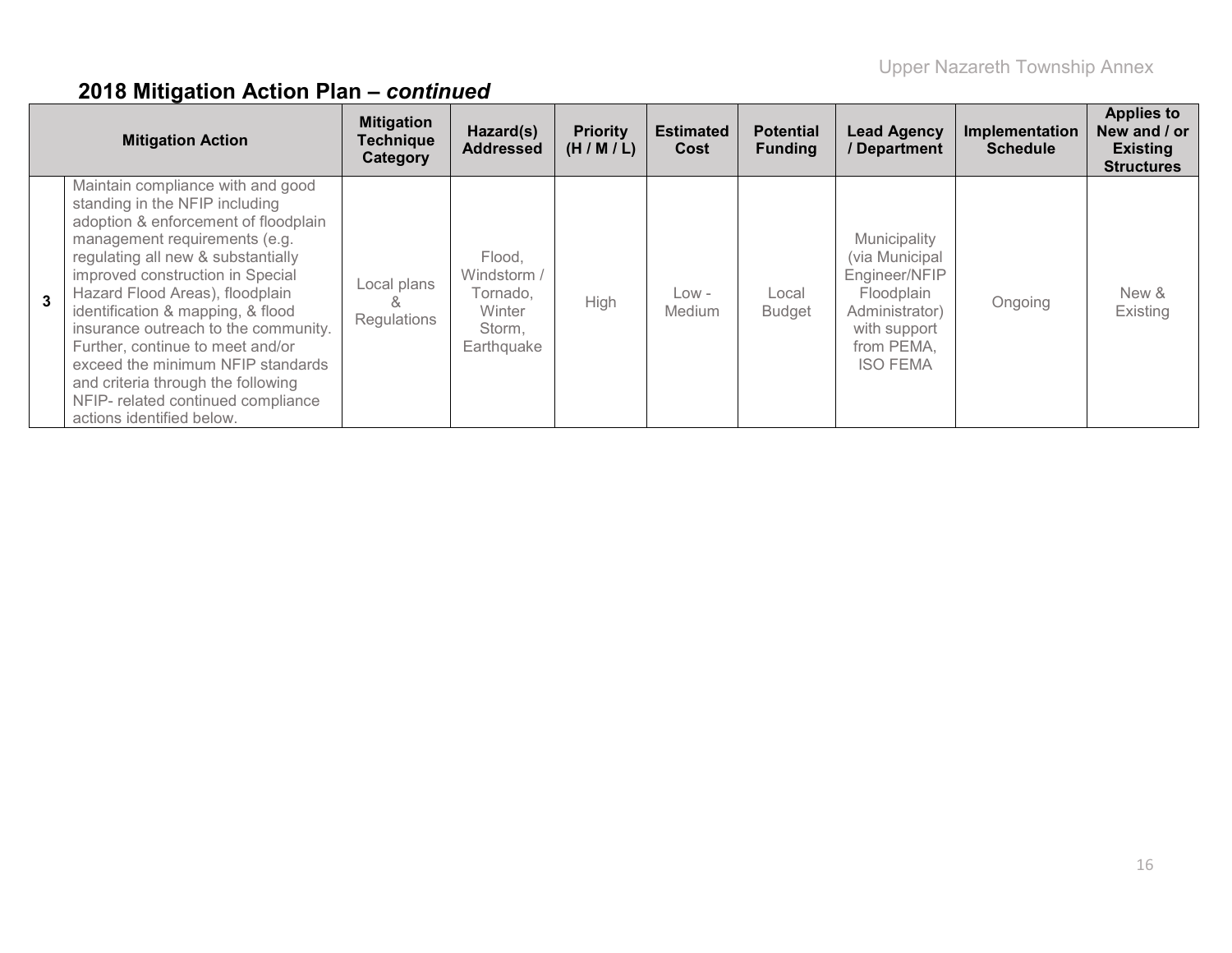|                | <b>Mitigation Action</b>                                                                                                                                                                                                                                                                                                                                                                                                                                                                                                                                                                                                                                                                                                                                                                                                                                                                                                                                                                                                                                                                           | <b>Mitigation</b><br><b>Technique</b><br>Category | Hazard(s)<br><b>Addressed</b>                                       | <b>Priority</b><br>(H/M/L) | <b>Estimated</b><br><b>Cost</b> | <b>Potential</b><br><b>Funding</b> | <b>Lead Agency</b><br>/ Department                                                                       | Implementation<br><b>Schedule</b> | <b>Applies to</b><br>New and / or<br><b>Existing</b><br><b>Structures</b> |
|----------------|----------------------------------------------------------------------------------------------------------------------------------------------------------------------------------------------------------------------------------------------------------------------------------------------------------------------------------------------------------------------------------------------------------------------------------------------------------------------------------------------------------------------------------------------------------------------------------------------------------------------------------------------------------------------------------------------------------------------------------------------------------------------------------------------------------------------------------------------------------------------------------------------------------------------------------------------------------------------------------------------------------------------------------------------------------------------------------------------------|---------------------------------------------------|---------------------------------------------------------------------|----------------------------|---------------------------------|------------------------------------|----------------------------------------------------------------------------------------------------------|-----------------------------------|---------------------------------------------------------------------------|
| $\overline{4}$ | Conduct and facilitate community<br>and public education and outreach<br>for residents and businesses to<br>include, but not be limited to, the<br>following to promote and effect<br>natural hazard risk reduction:<br>- Provide and maintain links to the<br>HMP website, and regularly post<br>notices on the County/municipal<br>homepage(s) referencing the HMP<br>webpages.<br>- Prepare and distribute informational<br>letters to flood vulnerable property<br>owners and neighborhood<br>associations, explaining the<br>availability of mitigation grant funding<br>to mitigate their properties, and<br>instructing them on how they can<br>learn more and implement mitigation.<br>- Use email notification systems and<br>newsletters to better educate the<br>public on flood insurance, the<br>availability of mitigation grant<br>funding, and personal natural hazard<br>risk reduction measures.<br>- Work with neighborhood<br>associations, civic and business<br>groups to disseminate information on<br>flood insurance and the availability of<br>mitigation grant funding. | Education<br>&<br>Awareness                       | All Hazards                                                         | High                       | $Low-$<br>Medium                | Municipal<br><b>Budget</b>         | Municipality<br>with support<br>from Planning<br>Partners,<br>PEMA, FEMA                                 | Short-term                        | N/A                                                                       |
| 5              | Begin and/or continue the process to<br>adopt higher regulatory standards to<br>manage flood risk (i.e. increased<br>freeboard, cumulative substantial<br>damage/improvements).                                                                                                                                                                                                                                                                                                                                                                                                                                                                                                                                                                                                                                                                                                                                                                                                                                                                                                                    | Local plans<br>&<br>Regulations                   | Flood,<br>Windstorm /<br>Tornado,<br>Winter<br>Storm,<br>Earthquake | High                       | Low                             | Municipal<br><b>Budget</b>         | Municipality<br>(via Engineer /<br><b>NFIP</b><br>Floodplain<br>Admin.) w/<br>support from<br>PEMA, FEMA | Short-term                        | New &<br>Existing                                                         |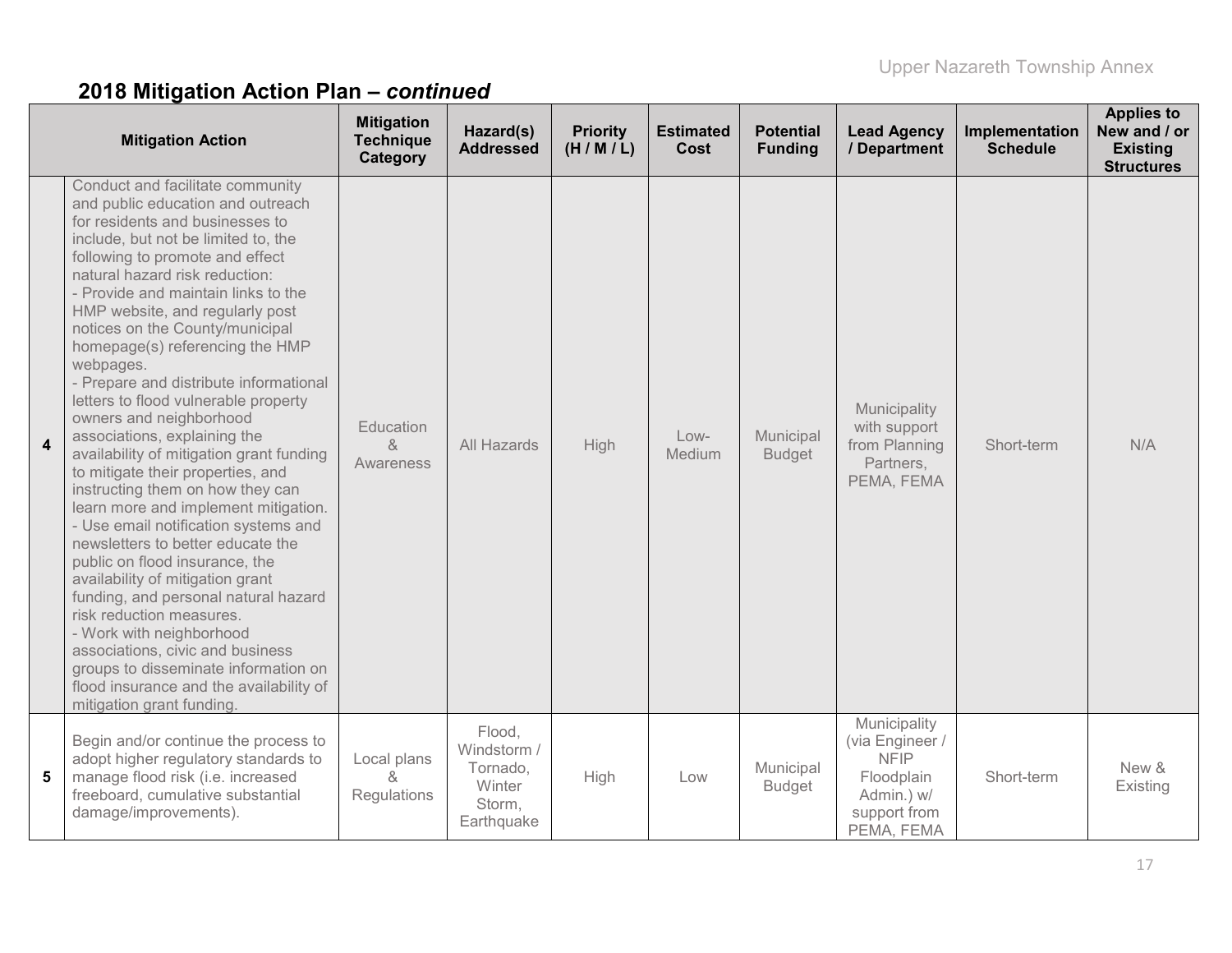|                | <b>Mitigation Action</b>                                                                                                                                                                                                                                                                                                                                                                                     | <b>Mitigation</b><br><b>Technique</b><br>Category | Hazard(s)<br><b>Addressed</b>                                              | <b>Priority</b><br>(H/M/L) | <b>Estimated</b><br>Cost | <b>Potential</b><br><b>Funding</b> | <b>Lead Agency</b><br>/ Department                                                      | Implementation<br><b>Schedule</b>       | <b>Applies to</b><br>New and / or<br><b>Existing</b><br><b>Structures</b> |
|----------------|--------------------------------------------------------------------------------------------------------------------------------------------------------------------------------------------------------------------------------------------------------------------------------------------------------------------------------------------------------------------------------------------------------------|---------------------------------------------------|----------------------------------------------------------------------------|----------------------------|--------------------------|------------------------------------|-----------------------------------------------------------------------------------------|-----------------------------------------|---------------------------------------------------------------------------|
| $6\phantom{a}$ | Determine if a Community<br>Assistance Visit (CAV) or Community<br>Assistance Contact (CAC) is needed,<br>and schedule if needed.                                                                                                                                                                                                                                                                            | Local plans<br><sub>R</sub><br>Regulations        | Flood,<br>Windstorm /<br>Tornado,<br>Winter<br>Storm,<br>Earthquake        | Medium                     | Low                      | Municipal<br><b>Budget</b>         | <b>NFIP</b><br>Floodplain<br>Administrator<br>with support<br>from PADEP,<br>PEMA, FEMA | Short-term<br>$(1 - year)$              | N/A                                                                       |
| $\overline{7}$ | Have designated NFIP Floodplain<br>Administrator (FPA) become a<br>Certified Floodplain Manager through<br>the ASFPM and/or pursue relevant<br>continuing education training such as<br>FEMA Benefit-Cost Analysis.                                                                                                                                                                                          | Local plans<br>Regulations                        | Flood,<br>Windstorm /<br>Tornado.<br>Winter<br>Storm,<br>Earthquake        | High                       | Low                      | Municipal<br><b>Budget</b>         | <b>NFIP</b><br>Floodplain<br>Administrator                                              | Short-term<br>(depending on<br>funding) | N/A                                                                       |
| 8              | Participate in the Community Rating<br>System (CRS) to further manage<br>flood risk and reduce flood insurance<br>premiums for NFIP policyholders.<br>This shall start with the submission to<br>FEMA-DHS of a Letter of Intent to<br>join CRS, followed by the completion<br>and submission of an application to<br>the program once the community's<br>current compliance with the NFIP is<br>established. | Local plans<br>$\mathcal{R}$<br>Regulations       | Flood,<br>Windstorm /<br>Tornado,<br><b>Winter</b><br>Storm,<br>Earthquake | Medium                     | Low                      | Municipal<br><b>Budget</b>         | <b>NFIP</b><br>Floodplain<br>Administrator<br>with support<br>from PADEP,<br>PEMA, FEMA | Short-term<br>$(1 - year)$              | N/A                                                                       |
| 9              | Obtain and archive elevation<br>certificates for NFIP compliance.                                                                                                                                                                                                                                                                                                                                            | Local plans<br>R,<br>Regulations                  | Flood,<br>Windstorm /<br>Tornado,<br>Winter<br>Storm,<br>Earthquake        | High                       | Low                      | Local<br><b>Budget</b>             | <b>NFIP</b><br>Floodplain<br>Administrator                                              | Ongoing                                 | N/A                                                                       |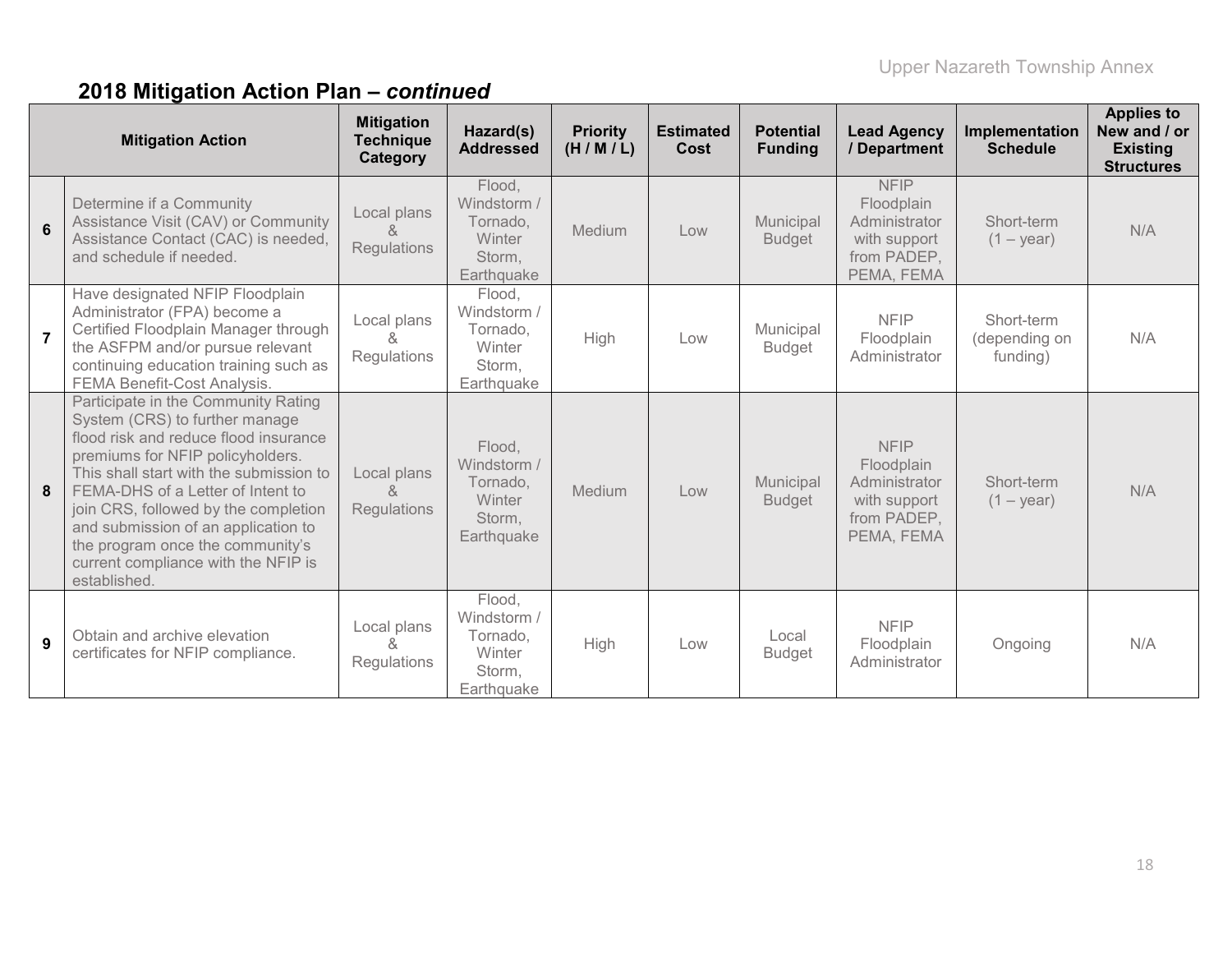|    | <b>Mitigation Action</b>                                                                                                                                                                                                                                                          | <b>Mitigation</b><br><b>Technique</b><br>Category | Hazard(s)<br><b>Addressed</b> | <b>Priority</b><br>(H/M/L) | <b>Estimated</b><br>Cost                  | <b>Potential</b><br><b>Funding</b>                                                                        | <b>Lead Agency</b><br>/ Department                                                                                                                                               | Implementation<br><b>Schedule</b>               | <b>Applies to</b><br>New and / or<br><b>Existing</b><br><b>Structures</b> |
|----|-----------------------------------------------------------------------------------------------------------------------------------------------------------------------------------------------------------------------------------------------------------------------------------|---------------------------------------------------|-------------------------------|----------------------------|-------------------------------------------|-----------------------------------------------------------------------------------------------------------|----------------------------------------------------------------------------------------------------------------------------------------------------------------------------------|-------------------------------------------------|---------------------------------------------------------------------------|
| 10 | Continue to support the<br>implementation, monitoring,<br>maintenance, and updating of this<br>Plan, as defined in Section 7.0                                                                                                                                                    | All<br>Categories                                 | All Hazards                   | High                       | $Low -$<br>High (for<br>5-year<br>update) | Municipal<br>Budget,<br>possibly<br><b>FEMA</b><br>Mitigation<br>Grant<br>Funding for<br>5-year<br>update | Municipality<br>(via mitigation<br>planning point<br>of contacts)<br>with support<br>from Planning<br><b>Partners</b><br>(through their<br>Points of<br>Contact),<br><b>PEMA</b> | Ongoing                                         | New &<br>Existing                                                         |
| 11 | Complete the ongoing updates of the<br><b>Comprehensive Emergency</b><br><b>Management Plans</b>                                                                                                                                                                                  | Local plans<br>ጼ<br><b>Regulations</b>            | All Hazards                   | High                       | Low                                       | Local<br><b>Budget</b>                                                                                    | Municipality<br>with support<br>from PEMA                                                                                                                                        | Ongoing                                         | New &<br>Existing                                                         |
| 12 | Create/enhance/maintain mutual aid<br>agreements with neighboring<br>communities for continuity of<br>operations.                                                                                                                                                                 | All<br>Categories                                 | All Hazards                   | High                       | Low                                       | Local<br><b>Budget</b>                                                                                    | Municipality<br>with support<br>from<br>surrounding<br>municipalities<br>and County                                                                                              | Ongoing                                         | New &<br>Existing                                                         |
| 13 | Develop & maintain capabilities to<br>process FEMA/PEMA paperwork<br>after disasters; qualified damage<br>assessment personnel - Improve<br>post-disaster capabilities - damage<br>assessment; FEMA/PEMA<br>paperwork compilation, submissions,<br>record keeping.                | Education &<br>Awareness                          | All Hazards                   | Medium                     | Medium                                    | Local<br><b>Budget</b>                                                                                    | Municipality<br>with support<br>from County,<br>PEMA, FEMA                                                                                                                       | Short-term                                      | N/A                                                                       |
| 14 | Work with regional agencies (i.e.<br>County and PEMA) to help develop<br>damage assessment capabilities at<br>the local level through such things as<br>training programs, certification of<br>qualified individuals (e.g. code<br>officials, floodplain managers,<br>engineers). | Education &<br>Awareness                          | All Hazards                   | Medium                     | Medium                                    | Local<br>Budget,<br><b>FEMA</b><br>HMA grant<br>programs                                                  | Municipality<br>with support<br>from County,<br><b>PEMA</b>                                                                                                                      | Short-, long-<br>term (depending<br>on funding) | N/A                                                                       |